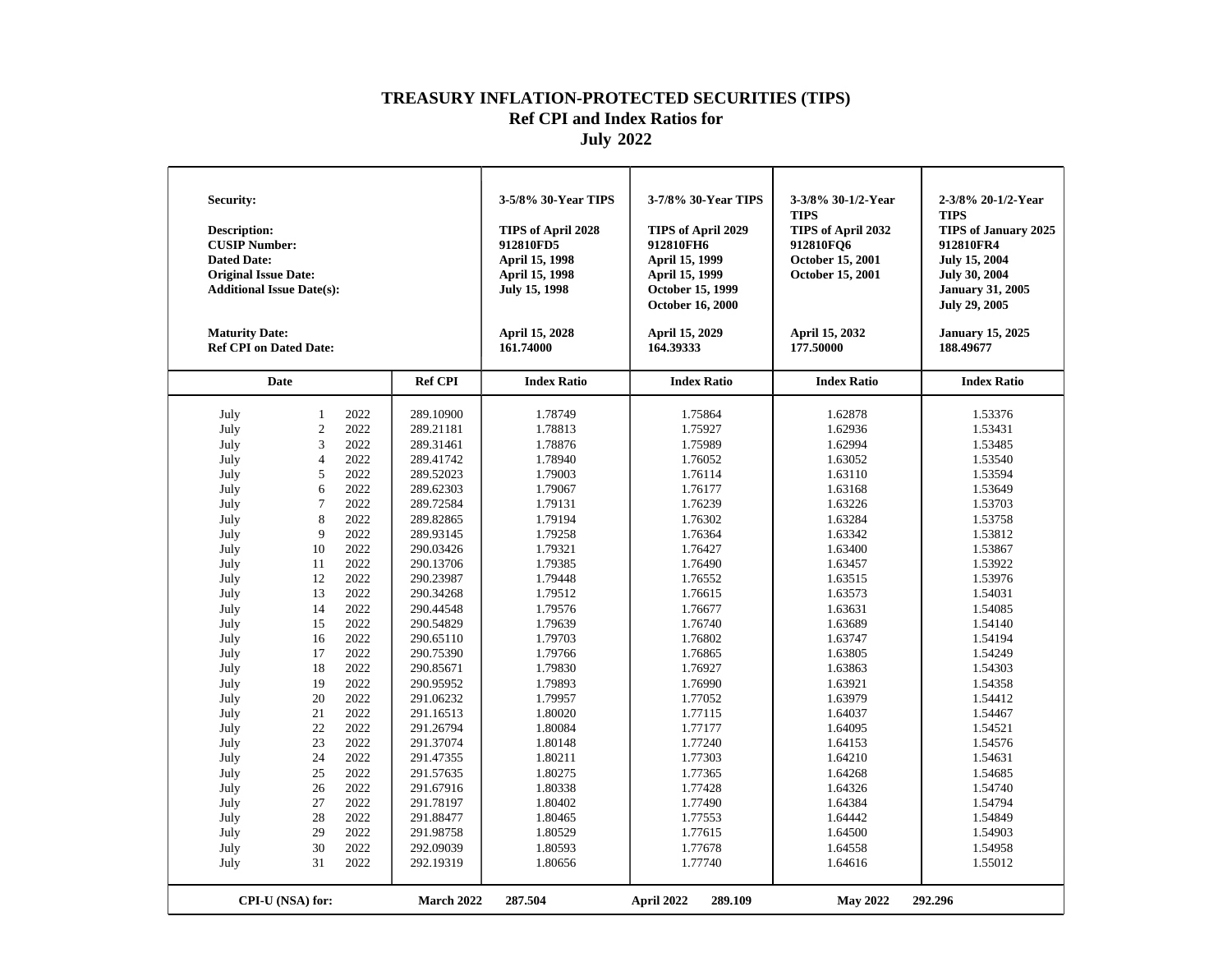| <b>Security:</b><br><b>Description:</b><br><b>CUSIP Number:</b><br><b>Dated Date:</b><br><b>Original Issue Date:</b><br><b>Additional Issue Date(s):</b><br><b>Maturity Date:</b><br><b>Ref CPI on Dated Date:</b>                                   |                                                                                                                                                                                                              |                                                                                                                                                                                                                                                      |                                                                                                                                                                                                                                                                                                                                                                                                                 | 2% 20-Year TIPS<br>TIPS of January 2026<br>912810FS2<br><b>January 15, 2006</b><br><b>January 31, 2006</b><br>July 31, 2006<br><b>January 15, 2026</b><br>198.47742                                                                                                                                                                               | 2-3/8% 20-Year TIPS<br><b>TIPS of January 2027</b><br>912810PS1<br><b>January 15, 2007</b><br><b>January 31, 2007</b><br>July 31, 2007<br><b>January 15, 2027</b><br>201.66452                                                                                                                                                                    | 1-3/4% 20-Year TIPS<br><b>TIPS of January 2028</b><br>912810PV4<br><b>January 15, 2008</b><br><b>January 31, 2008</b><br><b>July 31, 2008</b><br><b>January 15, 2028</b><br>209.49645                                                                                                                                                             | 2-1/2% 20-Year TIPS<br><b>TIPS of January 2029</b><br>912810PZ5<br><b>January 15, 2009</b><br><b>January 30, 2009</b><br><b>July 31, 2009</b><br><b>January 15, 2029</b><br>214.69971                                                                                                                                                             |
|------------------------------------------------------------------------------------------------------------------------------------------------------------------------------------------------------------------------------------------------------|--------------------------------------------------------------------------------------------------------------------------------------------------------------------------------------------------------------|------------------------------------------------------------------------------------------------------------------------------------------------------------------------------------------------------------------------------------------------------|-----------------------------------------------------------------------------------------------------------------------------------------------------------------------------------------------------------------------------------------------------------------------------------------------------------------------------------------------------------------------------------------------------------------|---------------------------------------------------------------------------------------------------------------------------------------------------------------------------------------------------------------------------------------------------------------------------------------------------------------------------------------------------|---------------------------------------------------------------------------------------------------------------------------------------------------------------------------------------------------------------------------------------------------------------------------------------------------------------------------------------------------|---------------------------------------------------------------------------------------------------------------------------------------------------------------------------------------------------------------------------------------------------------------------------------------------------------------------------------------------------|---------------------------------------------------------------------------------------------------------------------------------------------------------------------------------------------------------------------------------------------------------------------------------------------------------------------------------------------------|
|                                                                                                                                                                                                                                                      | <b>Date</b>                                                                                                                                                                                                  |                                                                                                                                                                                                                                                      | <b>Ref CPI</b>                                                                                                                                                                                                                                                                                                                                                                                                  | <b>Index Ratio</b>                                                                                                                                                                                                                                                                                                                                | <b>Index Ratio</b>                                                                                                                                                                                                                                                                                                                                | <b>Index Ratio</b>                                                                                                                                                                                                                                                                                                                                | <b>Index Ratio</b>                                                                                                                                                                                                                                                                                                                                |
| July<br>July<br>July<br>July<br>July<br>July<br>July<br>July<br>July<br>July<br>July<br>July<br>July<br>July<br>July<br>July<br>July<br>July<br>July<br>July<br>July<br>July<br>July<br>July<br>July<br>July<br>July<br>July<br>July<br>July<br>July | 1<br>$\mathfrak{2}$<br>3<br>$\overline{4}$<br>5<br>6<br>$\tau$<br>8<br>9<br>10<br>11<br>12<br>13<br>14<br>15<br>16<br>17<br>18<br>19<br>20<br>21<br>22<br>23<br>24<br>25<br>26<br>27<br>28<br>29<br>30<br>31 | 2022<br>2022<br>2022<br>2022<br>2022<br>2022<br>2022<br>2022<br>2022<br>2022<br>2022<br>2022<br>2022<br>2022<br>2022<br>2022<br>2022<br>2022<br>2022<br>2022<br>2022<br>2022<br>2022<br>2022<br>2022<br>2022<br>2022<br>2022<br>2022<br>2022<br>2022 | 289.10900<br>289.21181<br>289.31461<br>289.41742<br>289.52023<br>289.62303<br>289.72584<br>289.82865<br>289.93145<br>290.03426<br>290.13706<br>290.23987<br>290.34268<br>290.44548<br>290.54829<br>290.65110<br>290.75390<br>290.85671<br>290.95952<br>291.06232<br>291.16513<br>291.26794<br>291.37074<br>291.47355<br>291.57635<br>291.67916<br>291.78197<br>291.88477<br>291.98758<br>292.09039<br>292.19319 | 1.45663<br>1.45715<br>1.45767<br>1.45819<br>1.45871<br>1.45922<br>1.45974<br>1.46026<br>1.46078<br>1.46130<br>1.46181<br>1.46233<br>1.46285<br>1.46337<br>1.46389<br>1.46440<br>1.46492<br>1.46544<br>1.46596<br>1.46648<br>1.46699<br>1.46751<br>1.46803<br>1.46855<br>1.46907<br>1.46958<br>1.47010<br>1.47062<br>1.47114<br>1.47166<br>1.47217 | 1.43361<br>1.43412<br>1.43463<br>1.43514<br>1.43565<br>1.43616<br>1.43667<br>1.43718<br>1.43769<br>1.43820<br>1.43871<br>1.43922<br>1.43973<br>1.44024<br>1.44075<br>1.44126<br>1.44177<br>1.44228<br>1.44279<br>1.44330<br>1.44381<br>1.44432<br>1.44483<br>1.44534<br>1.44585<br>1.44636<br>1.44687<br>1.44738<br>1.44789<br>1.44840<br>1.44891 | 1.38002<br>1.38051<br>1.38100<br>1.38149<br>1.38198<br>1.38247<br>1.38296<br>1.38345<br>1.38394<br>1.38444<br>1.38493<br>1.38542<br>1.38591<br>1.38640<br>1.38689<br>1.38738<br>1.38787<br>1.38836<br>1.38885<br>1.38934<br>1.38983<br>1.39032<br>1.39081<br>1.39131<br>1.39180<br>1.39229<br>1.39278<br>1.39327<br>1.39376<br>1.39425<br>1.39474 | 1.34657<br>1.34705<br>1.34753<br>1.34801<br>1.34849<br>1.34897<br>1.34945<br>1.34993<br>1.35040<br>1.35088<br>1.35136<br>1.35184<br>1.35232<br>1.35280<br>1.35328<br>1.35376<br>1.35424<br>1.35471<br>1.35519<br>1.35567<br>1.35615<br>1.35663<br>1.35711<br>1.35759<br>1.35807<br>1.35854<br>1.35902<br>1.35950<br>1.35998<br>1.36046<br>1.36094 |
|                                                                                                                                                                                                                                                      | CPI-U (NSA) for:                                                                                                                                                                                             |                                                                                                                                                                                                                                                      | March 2022                                                                                                                                                                                                                                                                                                                                                                                                      | 287.504                                                                                                                                                                                                                                                                                                                                           | April 2022<br>289.109                                                                                                                                                                                                                                                                                                                             | <b>May 2022</b>                                                                                                                                                                                                                                                                                                                                   | 292.296                                                                                                                                                                                                                                                                                                                                           |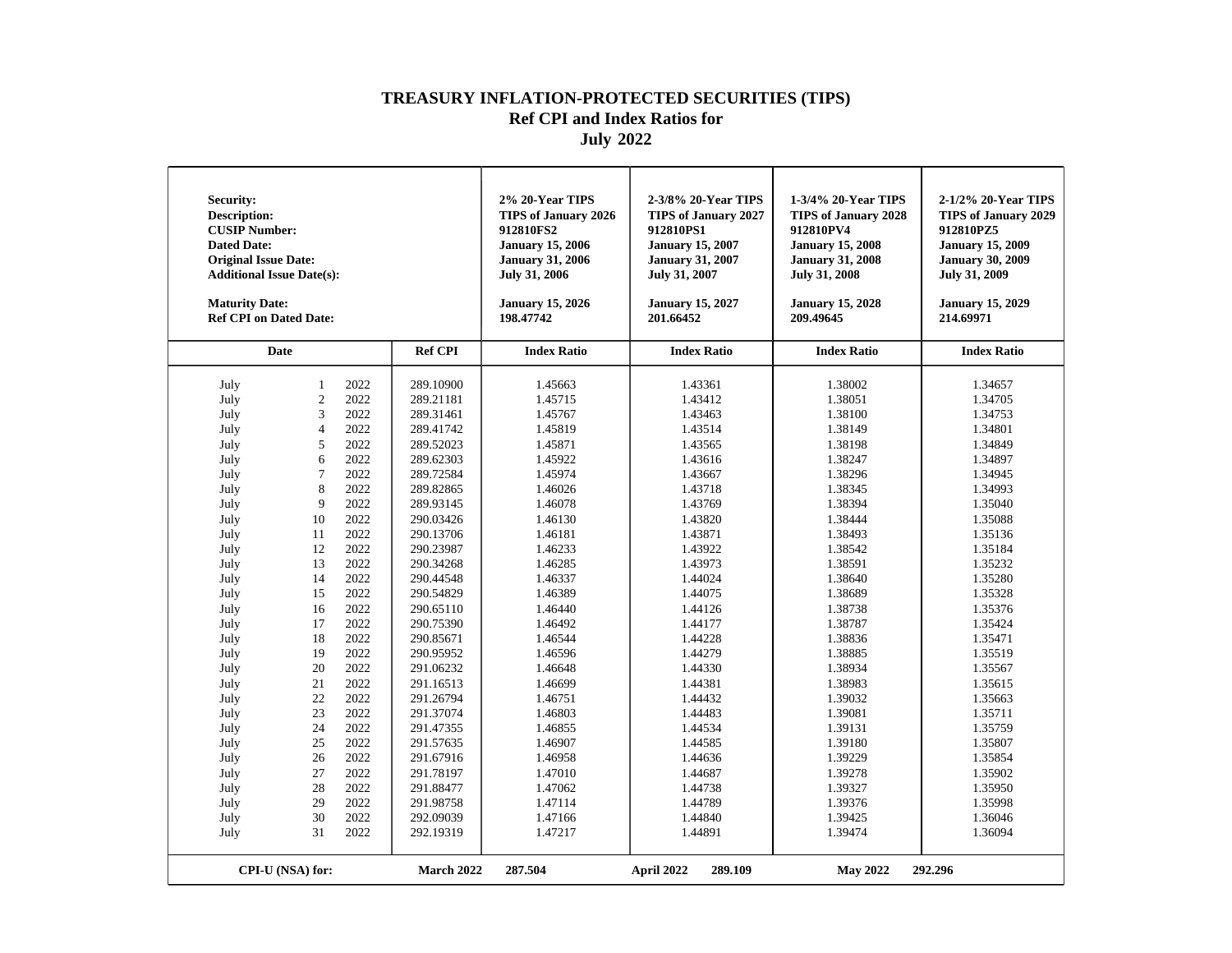| Security:<br><b>Description:</b><br><b>CUSIP Number:</b><br><b>Dated Date:</b><br><b>Original Issue Date:</b><br><b>Additional Issue Date(s):</b><br><b>Maturity Date:</b><br><b>Ref CPI on Dated Date:</b>                                          |                                                                                                                                                                                                                                 |                                                                                                                                                                                                                                                      |                                                                                                                                                                                                                                                                                                                                                                                                                 | 2-1/8% 30-Year TIPS<br><b>TIPS of February 2040</b><br>912810OF8<br><b>February 15, 2010</b><br><b>February 26, 2010</b><br><b>August 31, 2010</b><br><b>February 15, 2040</b><br>216.13950                                                                                                                                                       | 2-1/8% 30-Year TIPS<br><b>TIPS of February 2041</b><br>912810OP6<br><b>February 15, 2011</b><br><b>February 28, 2011</b><br>June 30, 2011<br>October 31, 2011<br><b>February 15, 2041</b><br>218.99100                                                                                                                                            | 0-3/4% 30-Year TIPS<br><b>TIPS of February 2042</b><br>912810OV3<br><b>February 15, 2012</b><br><b>February 29, 2012</b><br>June 29, 2012<br>October 31, 2012<br><b>February 15, 2042</b><br>225.96062                                                                                                                                            | 0-1/8% 10-Year TIPS<br>Series D-2022<br>912828TE0<br><b>July 15, 2012</b><br><b>July 31, 2012</b><br>September 28, 2012<br><b>November 30, 2012</b><br>July 15, 2022<br>229.96306 |
|------------------------------------------------------------------------------------------------------------------------------------------------------------------------------------------------------------------------------------------------------|---------------------------------------------------------------------------------------------------------------------------------------------------------------------------------------------------------------------------------|------------------------------------------------------------------------------------------------------------------------------------------------------------------------------------------------------------------------------------------------------|-----------------------------------------------------------------------------------------------------------------------------------------------------------------------------------------------------------------------------------------------------------------------------------------------------------------------------------------------------------------------------------------------------------------|---------------------------------------------------------------------------------------------------------------------------------------------------------------------------------------------------------------------------------------------------------------------------------------------------------------------------------------------------|---------------------------------------------------------------------------------------------------------------------------------------------------------------------------------------------------------------------------------------------------------------------------------------------------------------------------------------------------|---------------------------------------------------------------------------------------------------------------------------------------------------------------------------------------------------------------------------------------------------------------------------------------------------------------------------------------------------|-----------------------------------------------------------------------------------------------------------------------------------------------------------------------------------|
|                                                                                                                                                                                                                                                      | <b>Date</b>                                                                                                                                                                                                                     |                                                                                                                                                                                                                                                      | <b>Ref CPI</b>                                                                                                                                                                                                                                                                                                                                                                                                  | <b>Index Ratio</b>                                                                                                                                                                                                                                                                                                                                | <b>Index Ratio</b>                                                                                                                                                                                                                                                                                                                                | <b>Index Ratio</b>                                                                                                                                                                                                                                                                                                                                | <b>Index Ratio</b>                                                                                                                                                                |
| July<br>July<br>July<br>July<br>July<br>July<br>July<br>July<br>July<br>July<br>July<br>July<br>July<br>July<br>July<br>July<br>July<br>July<br>July<br>July<br>July<br>July<br>July<br>July<br>July<br>July<br>July<br>July<br>July<br>July<br>July | $\mathbf{1}$<br>$\overline{c}$<br>3<br>$\overline{4}$<br>5<br>6<br>$\overline{7}$<br>8<br>9<br>10<br>11<br>12<br>13<br>14<br>15<br>16<br>17<br>18<br>19<br>20<br>21<br>22<br>23<br>24<br>25<br>26<br>27<br>28<br>29<br>30<br>31 | 2022<br>2022<br>2022<br>2022<br>2022<br>2022<br>2022<br>2022<br>2022<br>2022<br>2022<br>2022<br>2022<br>2022<br>2022<br>2022<br>2022<br>2022<br>2022<br>2022<br>2022<br>2022<br>2022<br>2022<br>2022<br>2022<br>2022<br>2022<br>2022<br>2022<br>2022 | 289.10900<br>289.21181<br>289.31461<br>289.41742<br>289.52023<br>289.62303<br>289.72584<br>289.82865<br>289.93145<br>290.03426<br>290.13706<br>290.23987<br>290.34268<br>290.44548<br>290.54829<br>290.65110<br>290.75390<br>290.85671<br>290.95952<br>291.06232<br>291.16513<br>291.26794<br>291.37074<br>291.47355<br>291.57635<br>291.67916<br>291.78197<br>291.88477<br>291.98758<br>292.09039<br>292.19319 | 1.33760<br>1.33808<br>1.33856<br>1.33903<br>1.33951<br>1.33998<br>1.34046<br>1.34093<br>1.34141<br>1.34188<br>1.34236<br>1.34284<br>1.34331<br>1.34379<br>1.34426<br>1.34474<br>1.34521<br>1.34569<br>1.34617<br>1.34664<br>1.34712<br>1.34759<br>1.34807<br>1.34854<br>1.34902<br>1.34949<br>1.34997<br>1.35045<br>1.35092<br>1.35140<br>1.35187 | 1.32019<br>1.32066<br>1.32113<br>1.32160<br>1.32206<br>1.32253<br>1.32300<br>1.32347<br>1.32394<br>1.32441<br>1.32488<br>1.32535<br>1.32582<br>1.32629<br>1.32676<br>1.32723<br>1.32770<br>1.32817<br>1.32864<br>1.32911<br>1.32958<br>1.33005<br>1.33051<br>1.33098<br>1.33145<br>1.33192<br>1.33239<br>1.33286<br>1.33333<br>1.33380<br>1.33427 | 1.27947<br>1.27992<br>1.28038<br>1.28083<br>1.28129<br>1.28174<br>1.28220<br>1.28265<br>1.28311<br>1.28356<br>1.28402<br>1.28447<br>1.28493<br>1.28538<br>1.28584<br>1.28629<br>1.28675<br>1.28720<br>1.28766<br>1.28811<br>1.28857<br>1.28902<br>1.28948<br>1.28993<br>1.29039<br>1.29084<br>1.29130<br>1.29175<br>1.29221<br>1.29266<br>1.29312 | 1.25720<br>1.25764<br>1.25809<br>1.25854<br>1.25899<br>1.25943<br>1.25988<br>1.26033<br>1.26077<br>1.26122<br>1.26167<br>1.26212<br>1.26256<br>1.26301<br>1.26346                 |
|                                                                                                                                                                                                                                                      | CPI-U (NSA) for:                                                                                                                                                                                                                |                                                                                                                                                                                                                                                      | <b>March 2022</b>                                                                                                                                                                                                                                                                                                                                                                                               | 287.504                                                                                                                                                                                                                                                                                                                                           | April 2022<br>289.109                                                                                                                                                                                                                                                                                                                             | <b>May 2022</b>                                                                                                                                                                                                                                                                                                                                   | 292.296                                                                                                                                                                           |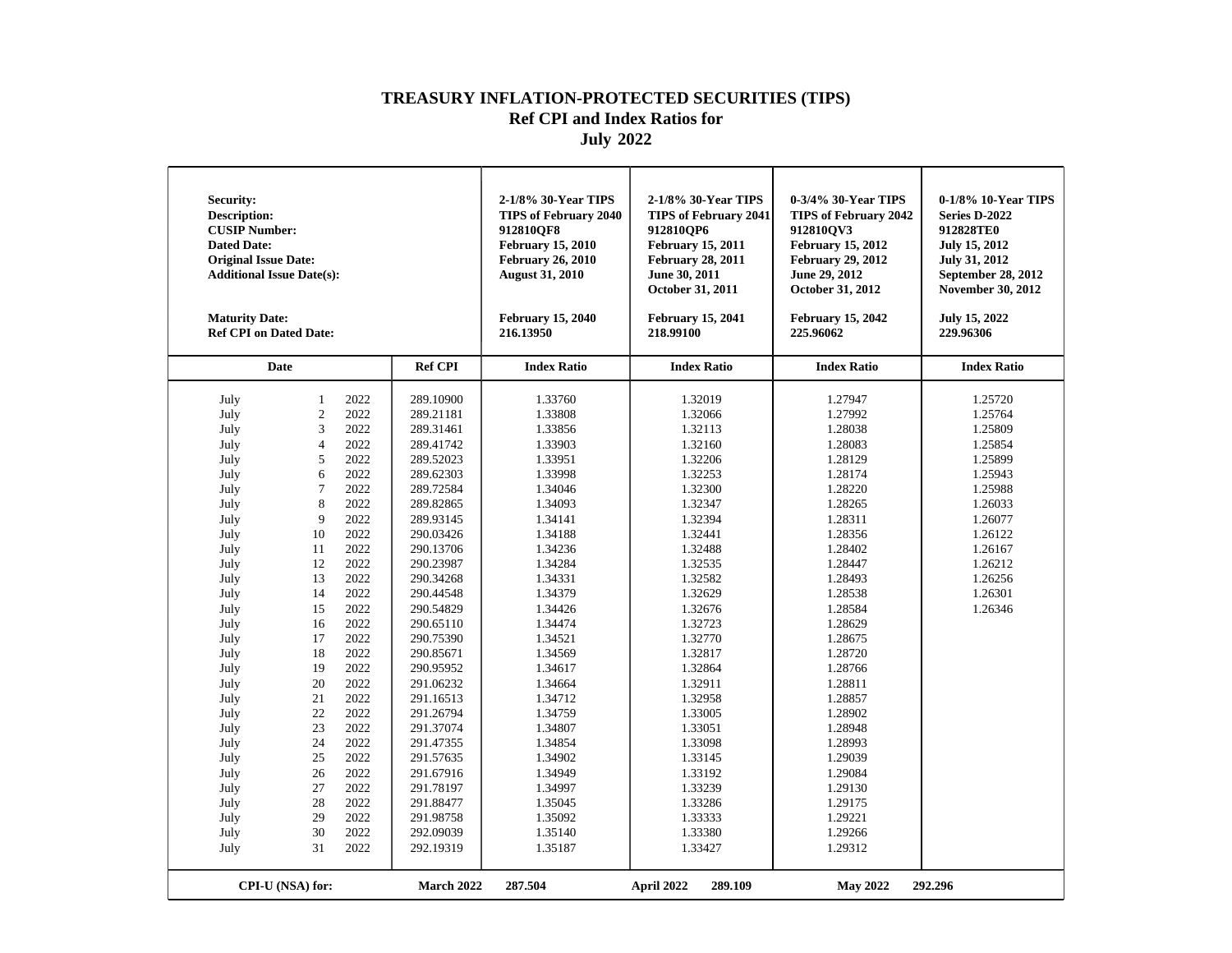| Security:<br><b>Description:</b><br><b>CUSIP Number:</b><br><b>Dated Date:</b><br><b>Original Issue Date:</b><br><b>Additional Issue Date(s):</b><br><b>Maturity Date:</b><br><b>Ref CPI on Dated Date:</b>                                          |                                                                                                                                                                                                                                 |                                                                                                                                                                                                                                                      |                                                                                                                                                                                                                                                                                                                                                                                                                 | 0-1/8% 10-Year TIPS<br><b>Series A-2023</b><br>912828UH1<br><b>January 15, 2013</b><br><b>January 31, 2013</b><br><b>March 28, 2013</b><br>May 31, 2013<br><b>January 15, 2023</b><br>230.82203                                                                                                                                                   | 0-5/8% 30-Year TIPS<br><b>TIPS of February 2043</b><br>912810RA8<br><b>February 15, 2013</b><br><b>February 28, 2013</b><br>June 28, 2013<br>October 31, 2013<br><b>February 15, 2043</b><br>229.91100                                                                                                                                            | 0-3/8% 10-Year TIPS<br>Series D-2023<br>912828VM9<br>July 15, 2013<br><b>July 31, 2013</b><br>September 30, 2013<br><b>November 29, 2013</b><br>July 15, 2023<br>232.71797                                                                                                                                                                        | 0-5/8% 10-Year TIPS<br>Series A-2024<br>912828B25<br><b>January 15, 2014</b><br><b>January 31, 2014</b><br><b>March 31, 2014</b><br>May 30, 2014<br><b>January 15, 2024</b><br>233.33058                                                                                                                                                          |
|------------------------------------------------------------------------------------------------------------------------------------------------------------------------------------------------------------------------------------------------------|---------------------------------------------------------------------------------------------------------------------------------------------------------------------------------------------------------------------------------|------------------------------------------------------------------------------------------------------------------------------------------------------------------------------------------------------------------------------------------------------|-----------------------------------------------------------------------------------------------------------------------------------------------------------------------------------------------------------------------------------------------------------------------------------------------------------------------------------------------------------------------------------------------------------------|---------------------------------------------------------------------------------------------------------------------------------------------------------------------------------------------------------------------------------------------------------------------------------------------------------------------------------------------------|---------------------------------------------------------------------------------------------------------------------------------------------------------------------------------------------------------------------------------------------------------------------------------------------------------------------------------------------------|---------------------------------------------------------------------------------------------------------------------------------------------------------------------------------------------------------------------------------------------------------------------------------------------------------------------------------------------------|---------------------------------------------------------------------------------------------------------------------------------------------------------------------------------------------------------------------------------------------------------------------------------------------------------------------------------------------------|
|                                                                                                                                                                                                                                                      | <b>Date</b>                                                                                                                                                                                                                     |                                                                                                                                                                                                                                                      | <b>Ref CPI</b>                                                                                                                                                                                                                                                                                                                                                                                                  | <b>Index Ratio</b>                                                                                                                                                                                                                                                                                                                                | <b>Index Ratio</b>                                                                                                                                                                                                                                                                                                                                | <b>Index Ratio</b>                                                                                                                                                                                                                                                                                                                                | <b>Index Ratio</b>                                                                                                                                                                                                                                                                                                                                |
| July<br>July<br>July<br>July<br>July<br>July<br>July<br>July<br>July<br>July<br>July<br>July<br>July<br>July<br>July<br>July<br>July<br>July<br>July<br>July<br>July<br>July<br>July<br>July<br>July<br>July<br>July<br>July<br>July<br>July<br>July | $\mathbf{1}$<br>$\overline{c}$<br>3<br>$\overline{4}$<br>5<br>6<br>$\overline{7}$<br>8<br>9<br>10<br>11<br>12<br>13<br>14<br>15<br>16<br>17<br>18<br>19<br>20<br>21<br>22<br>23<br>24<br>25<br>26<br>27<br>28<br>29<br>30<br>31 | 2022<br>2022<br>2022<br>2022<br>2022<br>2022<br>2022<br>2022<br>2022<br>2022<br>2022<br>2022<br>2022<br>2022<br>2022<br>2022<br>2022<br>2022<br>2022<br>2022<br>2022<br>2022<br>2022<br>2022<br>2022<br>2022<br>2022<br>2022<br>2022<br>2022<br>2022 | 289.10900<br>289.21181<br>289.31461<br>289.41742<br>289.52023<br>289.62303<br>289.72584<br>289.82865<br>289.93145<br>290.03426<br>290.13706<br>290.23987<br>290.34268<br>290.44548<br>290.54829<br>290.65110<br>290.75390<br>290.85671<br>290.95952<br>291.06232<br>291.16513<br>291.26794<br>291.37074<br>291.47355<br>291.57635<br>291.67916<br>291.78197<br>291.88477<br>291.98758<br>292.09039<br>292.19319 | 1.25252<br>1.25296<br>1.25341<br>1.25386<br>1.25430<br>1.25475<br>1.25519<br>1.25564<br>1.25608<br>1.25653<br>1.25697<br>1.25742<br>1.25786<br>1.25831<br>1.25875<br>1.25920<br>1.25965<br>1.26009<br>1.26054<br>1.26098<br>1.26143<br>1.26187<br>1.26232<br>1.26276<br>1.26321<br>1.26365<br>1.26410<br>1.26454<br>1.26499<br>1.26544<br>1.26588 | 1.25748<br>1.25793<br>1.25838<br>1.25882<br>1.25927<br>1.25972<br>1.26017<br>1.26061<br>1.26106<br>1.26151<br>1.26195<br>1.26240<br>1.26285<br>1.26330<br>1.26374<br>1.26419<br>1.26464<br>1.26508<br>1.26553<br>1.26598<br>1.26643<br>1.26687<br>1.26732<br>1.26777<br>1.26821<br>1.26866<br>1.26911<br>1.26956<br>1.27000<br>1.27045<br>1.27090 | 1.24231<br>1.24276<br>1.24320<br>1.24364<br>1.24408<br>1.24452<br>1.24497<br>1.24541<br>1.24585<br>1.24629<br>1.24673<br>1.24717<br>1.24762<br>1.24806<br>1.24850<br>1.24894<br>1.24938<br>1.24982<br>1.25027<br>1.25071<br>1.25115<br>1.25159<br>1.25203<br>1.25248<br>1.25292<br>1.25336<br>1.25380<br>1.25424<br>1.25468<br>1.25513<br>1.25557 | 1.23905<br>1.23949<br>1.23993<br>1.24038<br>1.24082<br>1.24126<br>1.24170<br>1.24214<br>1.24258<br>1.24302<br>1.24346<br>1.24390<br>1.24434<br>1.24478<br>1.24522<br>1.24566<br>1.24610<br>1.24654<br>1.24698<br>1.24742<br>1.24787<br>1.24831<br>1.24875<br>1.24919<br>1.24963<br>1.25007<br>1.25051<br>1.25095<br>1.25139<br>1.25183<br>1.25227 |
|                                                                                                                                                                                                                                                      | CPI-U (NSA) for:                                                                                                                                                                                                                |                                                                                                                                                                                                                                                      | March 2022                                                                                                                                                                                                                                                                                                                                                                                                      | 287.504                                                                                                                                                                                                                                                                                                                                           | April 2022<br>289.109                                                                                                                                                                                                                                                                                                                             | <b>May 2022</b>                                                                                                                                                                                                                                                                                                                                   | 292.296                                                                                                                                                                                                                                                                                                                                           |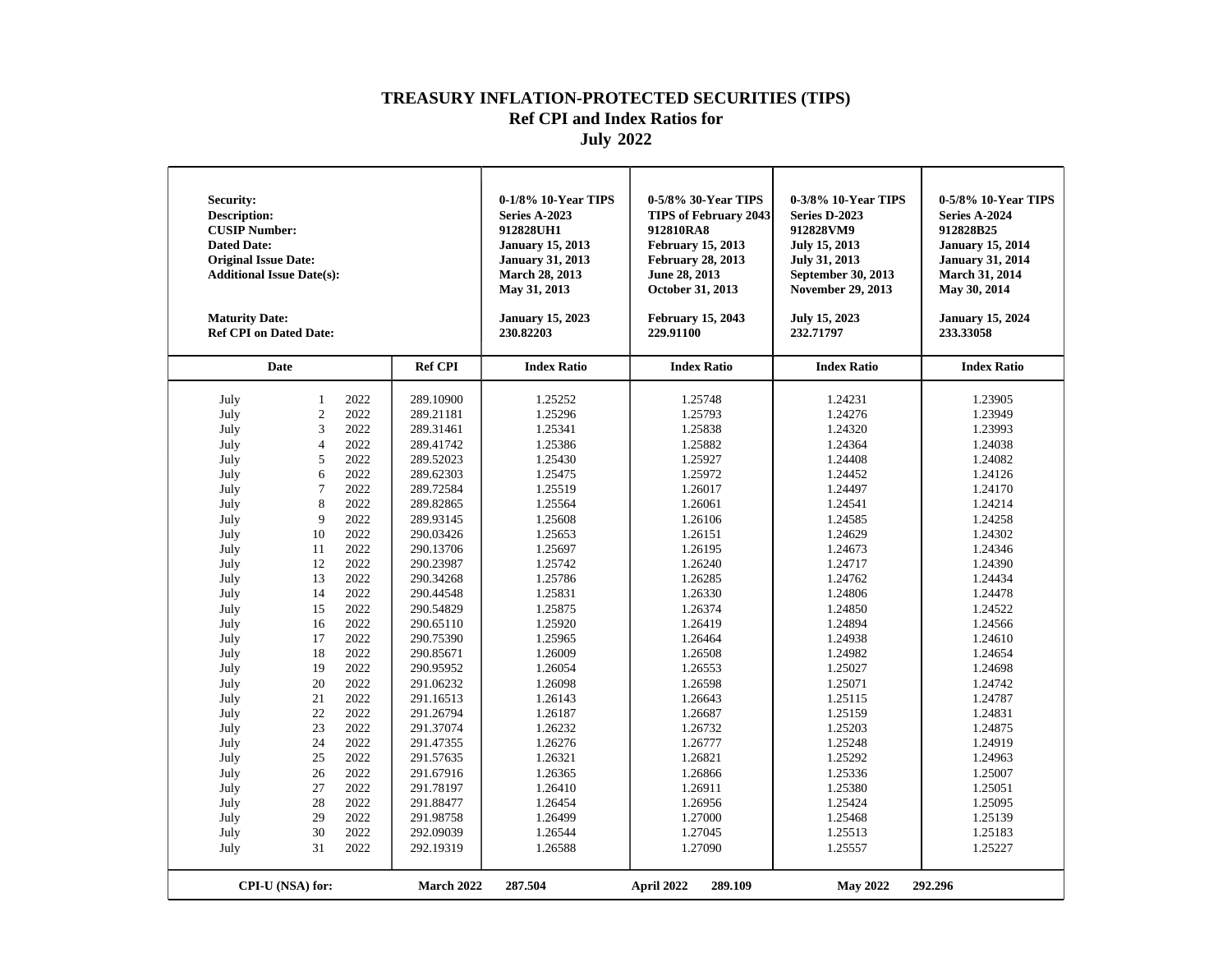| Security:<br><b>Description:</b><br><b>CUSIP Number:</b><br><b>Dated Date:</b><br><b>Original Issue Date:</b><br><b>Additional Issue Date(s):</b><br><b>Maturity Date:</b><br><b>Ref CPI on Dated Date:</b>                                                                                                                                                                                                                                                                                                                                                                                                                                                                                                               |                                                                                                                                                                                                                                                                                                                                                                                                    | 1-3/8% 30-Year TIPS<br><b>TIPS of February 2044</b><br>912810RF7<br><b>February 15, 2014</b><br><b>February 28, 2014</b><br>June 30, 2014<br>October 31, 2014<br><b>February 15, 2044</b><br>233.05900                                                                                                                                 | 0-1/8% 10-Year TIPS<br>Series D-2024<br>912828WU0<br><b>July 15, 2014</b><br><b>July 31, 2014</b><br>September 30, 2014<br><b>November 28, 2014</b><br>July 15, 2024<br>237.44594                                                                                                                                                      | 0-1/4% 10-Year TIPS<br>Series A-2025<br>912828H45<br><b>January 15, 2015</b><br><b>January 30, 2015</b><br>March 31, 2015<br>May 29, 2015<br><b>January 15, 2025</b><br>236.85403                                                                                                                                                      | 0-3/4% 30-Year TIPS<br><b>TIPS of February 2045</b><br>912810RL4<br><b>February 15, 2015</b><br><b>February 27, 2015</b><br>June 30, 2015<br>October 30, 2015<br><b>February 15, 2045</b><br>235.48150                                                                                                                                 |
|---------------------------------------------------------------------------------------------------------------------------------------------------------------------------------------------------------------------------------------------------------------------------------------------------------------------------------------------------------------------------------------------------------------------------------------------------------------------------------------------------------------------------------------------------------------------------------------------------------------------------------------------------------------------------------------------------------------------------|----------------------------------------------------------------------------------------------------------------------------------------------------------------------------------------------------------------------------------------------------------------------------------------------------------------------------------------------------------------------------------------------------|----------------------------------------------------------------------------------------------------------------------------------------------------------------------------------------------------------------------------------------------------------------------------------------------------------------------------------------|----------------------------------------------------------------------------------------------------------------------------------------------------------------------------------------------------------------------------------------------------------------------------------------------------------------------------------------|----------------------------------------------------------------------------------------------------------------------------------------------------------------------------------------------------------------------------------------------------------------------------------------------------------------------------------------|----------------------------------------------------------------------------------------------------------------------------------------------------------------------------------------------------------------------------------------------------------------------------------------------------------------------------------------|
| Date                                                                                                                                                                                                                                                                                                                                                                                                                                                                                                                                                                                                                                                                                                                      | <b>Ref CPI</b>                                                                                                                                                                                                                                                                                                                                                                                     | <b>Index Ratio</b>                                                                                                                                                                                                                                                                                                                     | <b>Index Ratio</b>                                                                                                                                                                                                                                                                                                                     | <b>Index Ratio</b>                                                                                                                                                                                                                                                                                                                     | <b>Index Ratio</b>                                                                                                                                                                                                                                                                                                                     |
| 2022<br>July<br>$\mathbf{1}$<br>$\overline{c}$<br>2022<br>July<br>3<br>2022<br>July<br>2022<br>July<br>$\overline{4}$<br>2022<br>5<br>July<br>6<br>2022<br>July<br>2022<br>July<br>$\overline{7}$<br>8<br>2022<br>July<br>2022<br>9<br>July<br>10<br>2022<br>July<br>2022<br>July<br>11<br>2022<br>12<br>July<br>2022<br>July<br>13<br>2022<br>July<br>14<br>2022<br>July<br>15<br>2022<br>July<br>16<br>2022<br>July<br>17<br>2022<br>July<br>18<br>2022<br>19<br>July<br>2022<br>July<br>20<br>2022<br>July<br>21<br>22<br>2022<br>July<br>2022<br>23<br>July<br>2022<br>July<br>24<br>2022<br>July<br>25<br>2022<br>July<br>26<br>27<br>2022<br>July<br>July<br>28<br>2022<br>2022<br>July<br>29<br>30<br>2022<br>July | 289.10900<br>289.21181<br>289.31461<br>289.41742<br>289.52023<br>289.62303<br>289.72584<br>289.82865<br>289.93145<br>290.03426<br>290.13706<br>290.23987<br>290.34268<br>290.44548<br>290.54829<br>290.65110<br>290.75390<br>290.85671<br>290.95952<br>291.06232<br>291.16513<br>291.26794<br>291.37074<br>291.47355<br>291.57635<br>291.67916<br>291.78197<br>291.88477<br>291.98758<br>292.09039 | 1.24050<br>1.24094<br>1.24138<br>1.24182<br>1.24226<br>1.24270<br>1.24314<br>1.24358<br>1.24403<br>1.24447<br>1.24491<br>1.24535<br>1.24579<br>1.24623<br>1.24667<br>1.24711<br>1.24755<br>1.24800<br>1.24844<br>1.24888<br>1.24932<br>1.24976<br>1.25020<br>1.25064<br>1.25108<br>1.25152<br>1.25197<br>1.25241<br>1.25285<br>1.25329 | 1.21758<br>1.21801<br>1.21844<br>1.21888<br>1.21931<br>1.21974<br>1.22018<br>1.22061<br>1.22104<br>1.22147<br>1.22191<br>1.22234<br>1.22277<br>1.22321<br>1.22364<br>1.22407<br>1.22451<br>1.22494<br>1.22537<br>1.22580<br>1.22624<br>1.22667<br>1.22710<br>1.22754<br>1.22797<br>1.22840<br>1.22884<br>1.22927<br>1.22970<br>1.23013 | 1.22062<br>1.22106<br>1.22149<br>1.22192<br>1.22236<br>1.22279<br>1.22323<br>1.22366<br>1.22409<br>1.22453<br>1.22496<br>1.22540<br>1.22583<br>1.22626<br>1.22670<br>1.22713<br>1.22757<br>1.22800<br>1.22843<br>1.22887<br>1.22930<br>1.22974<br>1.23017<br>1.23060<br>1.23104<br>1.23147<br>1.23191<br>1.23234<br>1.23277<br>1.23321 | 1.22774<br>1.22817<br>1.22861<br>1.22905<br>1.22948<br>1.22992<br>1.23035<br>1.23079<br>1.23123<br>1.23166<br>1.23210<br>1.23254<br>1.23297<br>1.23341<br>1.23385<br>1.23428<br>1.23472<br>1.23516<br>1.23559<br>1.23603<br>1.23647<br>1.23690<br>1.23734<br>1.23778<br>1.23821<br>1.23865<br>1.23909<br>1.23952<br>1.23996<br>1.24040 |
| 31<br>2022<br>July<br>CPI-U (NSA) for:                                                                                                                                                                                                                                                                                                                                                                                                                                                                                                                                                                                                                                                                                    | 292.19319<br>March 2022                                                                                                                                                                                                                                                                                                                                                                            | 1.25373<br>287.504                                                                                                                                                                                                                                                                                                                     | 1.23057<br>April 2022<br>289.109                                                                                                                                                                                                                                                                                                       | 1.23364<br><b>May 2022</b>                                                                                                                                                                                                                                                                                                             | 1.24083<br>292.296                                                                                                                                                                                                                                                                                                                     |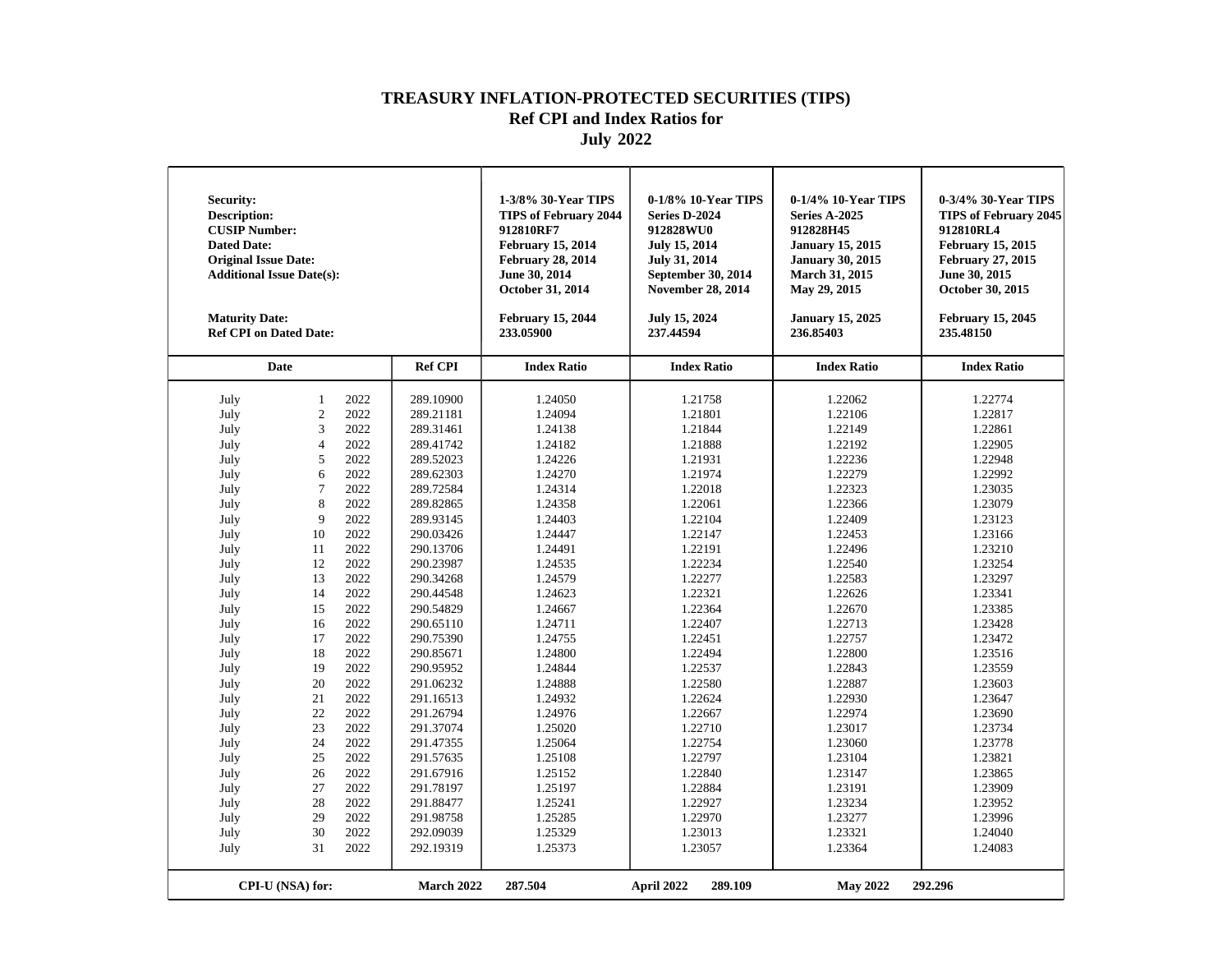| Security:<br><b>Description:</b><br><b>CUSIP Number:</b><br><b>Dated Date:</b><br><b>Original Issue Date:</b><br><b>Additional Issue Date(s):</b><br><b>Maturity Date:</b><br><b>Ref CPI on Dated Date:</b>                                          |                                                                                                                                                                                                                                 |                                                                                                                                                                                                                                                      |                                                                                                                                                                                                                                                                                                                                                                                                                 | 0-3/8% 10-Year TIPS<br>Series D-2025<br>912828XL9<br>July 15, 2015<br>July 31, 2015<br>September 30, 2015<br><b>November 30, 2015</b><br>July 15, 2025<br>237.14365                                                                                                                                                                               | 0-5/8% 10-Year TIPS<br><b>Series A-2026</b><br>912828N71<br><b>January 15, 2016</b><br><b>January 29, 2016</b><br><b>March 31, 2016</b><br>May 31, 2016<br><b>January 15, 2026</b><br>237.61129                                                                                                                                                   | 1% 30-Year TIPS<br><b>TIPS of February 2046</b><br>912810RR1<br><b>February 15, 2016</b><br><b>February 29, 2016</b><br>June 30, 2016<br><b>October 31, 2016</b><br><b>February 15, 2046</b><br>236.94448                                                                                                                                         | 0-1/8% 10-Year TIPS<br>Series D-2026<br>912828S50<br><b>July 15, 2016</b><br><b>July 29, 2016</b><br>September 30, 2016<br><b>November 30, 2016</b><br><b>July 15, 2026</b><br>239.70132                                                                                                                                                          |
|------------------------------------------------------------------------------------------------------------------------------------------------------------------------------------------------------------------------------------------------------|---------------------------------------------------------------------------------------------------------------------------------------------------------------------------------------------------------------------------------|------------------------------------------------------------------------------------------------------------------------------------------------------------------------------------------------------------------------------------------------------|-----------------------------------------------------------------------------------------------------------------------------------------------------------------------------------------------------------------------------------------------------------------------------------------------------------------------------------------------------------------------------------------------------------------|---------------------------------------------------------------------------------------------------------------------------------------------------------------------------------------------------------------------------------------------------------------------------------------------------------------------------------------------------|---------------------------------------------------------------------------------------------------------------------------------------------------------------------------------------------------------------------------------------------------------------------------------------------------------------------------------------------------|---------------------------------------------------------------------------------------------------------------------------------------------------------------------------------------------------------------------------------------------------------------------------------------------------------------------------------------------------|---------------------------------------------------------------------------------------------------------------------------------------------------------------------------------------------------------------------------------------------------------------------------------------------------------------------------------------------------|
|                                                                                                                                                                                                                                                      | <b>Date</b>                                                                                                                                                                                                                     |                                                                                                                                                                                                                                                      | <b>Ref CPI</b>                                                                                                                                                                                                                                                                                                                                                                                                  | <b>Index Ratio</b>                                                                                                                                                                                                                                                                                                                                | <b>Index Ratio</b>                                                                                                                                                                                                                                                                                                                                | <b>Index Ratio</b>                                                                                                                                                                                                                                                                                                                                | <b>Index Ratio</b>                                                                                                                                                                                                                                                                                                                                |
| July<br>July<br>July<br>July<br>July<br>July<br>July<br>July<br>July<br>July<br>July<br>July<br>July<br>July<br>July<br>July<br>July<br>July<br>July<br>July<br>July<br>July<br>July<br>July<br>July<br>July<br>July<br>July<br>July<br>July<br>July | $\mathbf{1}$<br>$\overline{c}$<br>3<br>$\overline{4}$<br>5<br>6<br>$\overline{7}$<br>8<br>9<br>10<br>11<br>12<br>13<br>14<br>15<br>16<br>17<br>18<br>19<br>20<br>21<br>22<br>23<br>24<br>25<br>26<br>27<br>28<br>29<br>30<br>31 | 2022<br>2022<br>2022<br>2022<br>2022<br>2022<br>2022<br>2022<br>2022<br>2022<br>2022<br>2022<br>2022<br>2022<br>2022<br>2022<br>2022<br>2022<br>2022<br>2022<br>2022<br>2022<br>2022<br>2022<br>2022<br>2022<br>2022<br>2022<br>2022<br>2022<br>2022 | 289.10900<br>289.21181<br>289.31461<br>289.41742<br>289.52023<br>289.62303<br>289.72584<br>289.82865<br>289.93145<br>290.03426<br>290.13706<br>290.23987<br>290.34268<br>290.44548<br>290.54829<br>290.65110<br>290.75390<br>290.85671<br>290.95952<br>291.06232<br>291.16513<br>291.26794<br>291.37074<br>291.47355<br>291.57635<br>291.67916<br>291.78197<br>291.88477<br>291.98758<br>292.09039<br>292.19319 | 1.21913<br>1.21956<br>1.22000<br>1.22043<br>1.22086<br>1.22130<br>1.22173<br>1.22216<br>1.22260<br>1.22303<br>1.22347<br>1.22390<br>1.22433<br>1.22477<br>1.22520<br>1.22563<br>1.22607<br>1.22650<br>1.22693<br>1.22737<br>1.22780<br>1.22823<br>1.22867<br>1.22910<br>1.22953<br>1.22997<br>1.23040<br>1.23084<br>1.23127<br>1.23170<br>1.23214 | 1.21673<br>1.21716<br>1.21760<br>1.21803<br>1.21846<br>1.21889<br>1.21933<br>1.21976<br>1.22019<br>1.22062<br>1.22106<br>1.22149<br>1.22192<br>1.22236<br>1.22279<br>1.22322<br>1.22365<br>1.22409<br>1.22452<br>1.22495<br>1.22538<br>1.22582<br>1.22625<br>1.22668<br>1.22711<br>1.22755<br>1.22798<br>1.22841<br>1.22885<br>1.22928<br>1.22971 | 1.22016<br>1.22059<br>1.22102<br>1.22146<br>1.22189<br>1.22232<br>1.22276<br>1.22319<br>1.22363<br>1.22406<br>1.22449<br>1.22493<br>1.22536<br>1.22580<br>1.22623<br>1.22666<br>1.22710<br>1.22753<br>1.22796<br>1.22840<br>1.22883<br>1.22927<br>1.22970<br>1.23013<br>1.23057<br>1.23100<br>1.23144<br>1.23187<br>1.23230<br>1.23274<br>1.23317 | 1.20612<br>1.20655<br>1.20698<br>1.20741<br>1.20784<br>1.20827<br>1.20870<br>1.20912<br>1.20955<br>1.20998<br>1.21041<br>1.21084<br>1.21127<br>1.21170<br>1.21213<br>1.21256<br>1.21298<br>1.21341<br>1.21384<br>1.21427<br>1.21470<br>1.21513<br>1.21556<br>1.21599<br>1.21642<br>1.21684<br>1.21727<br>1.21770<br>1.21813<br>1.21856<br>1.21899 |
|                                                                                                                                                                                                                                                      | CPI-U (NSA) for:                                                                                                                                                                                                                |                                                                                                                                                                                                                                                      | <b>March 2022</b>                                                                                                                                                                                                                                                                                                                                                                                               | 287.504                                                                                                                                                                                                                                                                                                                                           | April 2022<br>289.109                                                                                                                                                                                                                                                                                                                             | <b>May 2022</b>                                                                                                                                                                                                                                                                                                                                   | 292.296                                                                                                                                                                                                                                                                                                                                           |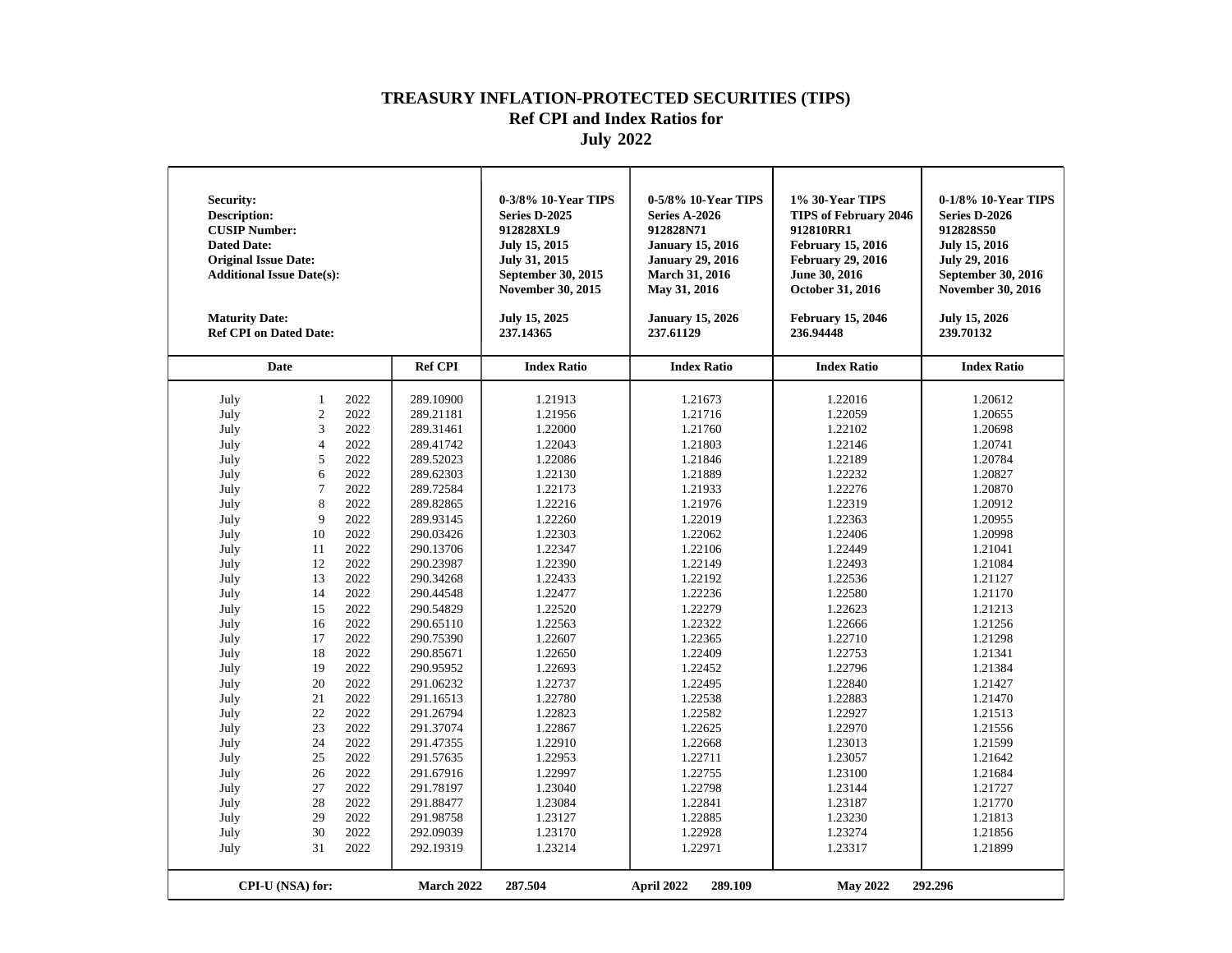| Security:<br><b>Description:</b><br><b>CUSIP Number:</b><br><b>Dated Date:</b><br><b>Original Issue Date:</b><br><b>Additional Issue Date(s):</b><br><b>Maturity Date:</b><br><b>Ref CPI on Dated Date:</b>                                          |                                                                                                                                                                                                                                 |                                                                                                                                                                                                                                                      |                                                                                                                                                                                                                                                                                                                                                                                                                 | 0-3/8% 10-Year TIPS<br><b>Series A-2027</b><br>912828V49<br><b>January 15, 2017</b><br><b>January 31, 2017</b><br><b>March 31, 2017</b><br>May 31, 2017<br><b>January 15, 2027</b><br>241.55919                                                                                                                                                   | 0-7/8% 30-Year TIPS<br><b>TIPS of February 2047</b><br>912810RW0<br><b>February 15, 2017</b><br><b>February 28, 2017</b><br>June 30, 2017<br>October 31, 2017<br><b>February 15, 2047</b><br>241.39250                                                                                                                                            | 0-3/8% 10-Year TIPS<br>Series D-2027<br>9128282L3<br>July 15, 2017<br><b>July 31, 2017</b><br>September 29, 2017<br><b>November 30, 2017</b><br><b>July 15, 2027</b><br>244.61839                                                                                                                                                                 | 0-1/2% 10-Year TIPS<br>Series A-2028<br>9128283R9<br><b>January 15, 2018</b><br><b>January 31, 2018</b><br><b>March 29, 2018</b><br>May 31, 2018<br><b>January 15, 2028</b><br>246.66571                                                                                                                                                          |
|------------------------------------------------------------------------------------------------------------------------------------------------------------------------------------------------------------------------------------------------------|---------------------------------------------------------------------------------------------------------------------------------------------------------------------------------------------------------------------------------|------------------------------------------------------------------------------------------------------------------------------------------------------------------------------------------------------------------------------------------------------|-----------------------------------------------------------------------------------------------------------------------------------------------------------------------------------------------------------------------------------------------------------------------------------------------------------------------------------------------------------------------------------------------------------------|---------------------------------------------------------------------------------------------------------------------------------------------------------------------------------------------------------------------------------------------------------------------------------------------------------------------------------------------------|---------------------------------------------------------------------------------------------------------------------------------------------------------------------------------------------------------------------------------------------------------------------------------------------------------------------------------------------------|---------------------------------------------------------------------------------------------------------------------------------------------------------------------------------------------------------------------------------------------------------------------------------------------------------------------------------------------------|---------------------------------------------------------------------------------------------------------------------------------------------------------------------------------------------------------------------------------------------------------------------------------------------------------------------------------------------------|
|                                                                                                                                                                                                                                                      | <b>Date</b>                                                                                                                                                                                                                     |                                                                                                                                                                                                                                                      | <b>Ref CPI</b>                                                                                                                                                                                                                                                                                                                                                                                                  | <b>Index Ratio</b>                                                                                                                                                                                                                                                                                                                                | <b>Index Ratio</b>                                                                                                                                                                                                                                                                                                                                | <b>Index Ratio</b>                                                                                                                                                                                                                                                                                                                                | <b>Index Ratio</b>                                                                                                                                                                                                                                                                                                                                |
| July<br>July<br>July<br>July<br>July<br>July<br>July<br>July<br>July<br>July<br>July<br>July<br>July<br>July<br>July<br>July<br>July<br>July<br>July<br>July<br>July<br>July<br>July<br>July<br>July<br>July<br>July<br>July<br>July<br>July<br>July | $\mathbf{1}$<br>$\overline{c}$<br>3<br>$\overline{4}$<br>5<br>6<br>$\overline{7}$<br>8<br>9<br>10<br>11<br>12<br>13<br>14<br>15<br>16<br>17<br>18<br>19<br>20<br>21<br>22<br>23<br>24<br>25<br>26<br>27<br>28<br>29<br>30<br>31 | 2022<br>2022<br>2022<br>2022<br>2022<br>2022<br>2022<br>2022<br>2022<br>2022<br>2022<br>2022<br>2022<br>2022<br>2022<br>2022<br>2022<br>2022<br>2022<br>2022<br>2022<br>2022<br>2022<br>2022<br>2022<br>2022<br>2022<br>2022<br>2022<br>2022<br>2022 | 289.10900<br>289.21181<br>289.31461<br>289.41742<br>289.52023<br>289.62303<br>289.72584<br>289.82865<br>289.93145<br>290.03426<br>290.13706<br>290.23987<br>290.34268<br>290.44548<br>290.54829<br>290.65110<br>290.75390<br>290.85671<br>290.95952<br>291.06232<br>291.16513<br>291.26794<br>291.37074<br>291.47355<br>291.57635<br>291.67916<br>291.78197<br>291.88477<br>291.98758<br>292.09039<br>292.19319 | 1.19685<br>1.19727<br>1.19770<br>1.19812<br>1.19855<br>1.19897<br>1.19940<br>1.19982<br>1.20025<br>1.20068<br>1.20110<br>1.20153<br>1.20195<br>1.20238<br>1.20280<br>1.20323<br>1.20365<br>1.20408<br>1.20451<br>1.20493<br>1.20536<br>1.20578<br>1.20621<br>1.20663<br>1.20706<br>1.20749<br>1.20791<br>1.20834<br>1.20876<br>1.20919<br>1.20961 | 1.19767<br>1.19810<br>1.19852<br>1.19895<br>1.19938<br>1.19980<br>1.20023<br>1.20065<br>1.20108<br>1.20150<br>1.20193<br>1.20236<br>1.20278<br>1.20321<br>1.20363<br>1.20406<br>1.20449<br>1.20491<br>1.20534<br>1.20576<br>1.20619<br>1.20662<br>1.20704<br>1.20747<br>1.20789<br>1.20832<br>1.20874<br>1.20917<br>1.20960<br>1.21002<br>1.21045 | 1.18188<br>1.18230<br>1.18272<br>1.18314<br>1.18356<br>1.18398<br>1.18440<br>1.18482<br>1.18524<br>1.18566<br>1.18608<br>1.18650<br>1.18692<br>1.18734<br>1.18776<br>1.18818<br>1.18860<br>1.18902<br>1.18944<br>1.18986<br>1.19028<br>1.19070<br>1.19112<br>1.19154<br>1.19196<br>1.19238<br>1.19280<br>1.19322<br>1.19365<br>1.19407<br>1.19449 | 1.17207<br>1.17248<br>1.17290<br>1.17332<br>1.17374<br>1.17415<br>1.17457<br>1.17499<br>1.17540<br>1.17582<br>1.17624<br>1.17665<br>1.17707<br>1.17749<br>1.17790<br>1.17832<br>1.17874<br>1.17915<br>1.17957<br>1.17999<br>1.18040<br>1.18082<br>1.18124<br>1.18165<br>1.18207<br>1.18249<br>1.18290<br>1.18332<br>1.18374<br>1.18415<br>1.18457 |
|                                                                                                                                                                                                                                                      | CPI-U (NSA) for:                                                                                                                                                                                                                |                                                                                                                                                                                                                                                      | <b>March 2022</b>                                                                                                                                                                                                                                                                                                                                                                                               | 287.504                                                                                                                                                                                                                                                                                                                                           | 289.109<br>April 2022                                                                                                                                                                                                                                                                                                                             | <b>May 2022</b>                                                                                                                                                                                                                                                                                                                                   | 292.296                                                                                                                                                                                                                                                                                                                                           |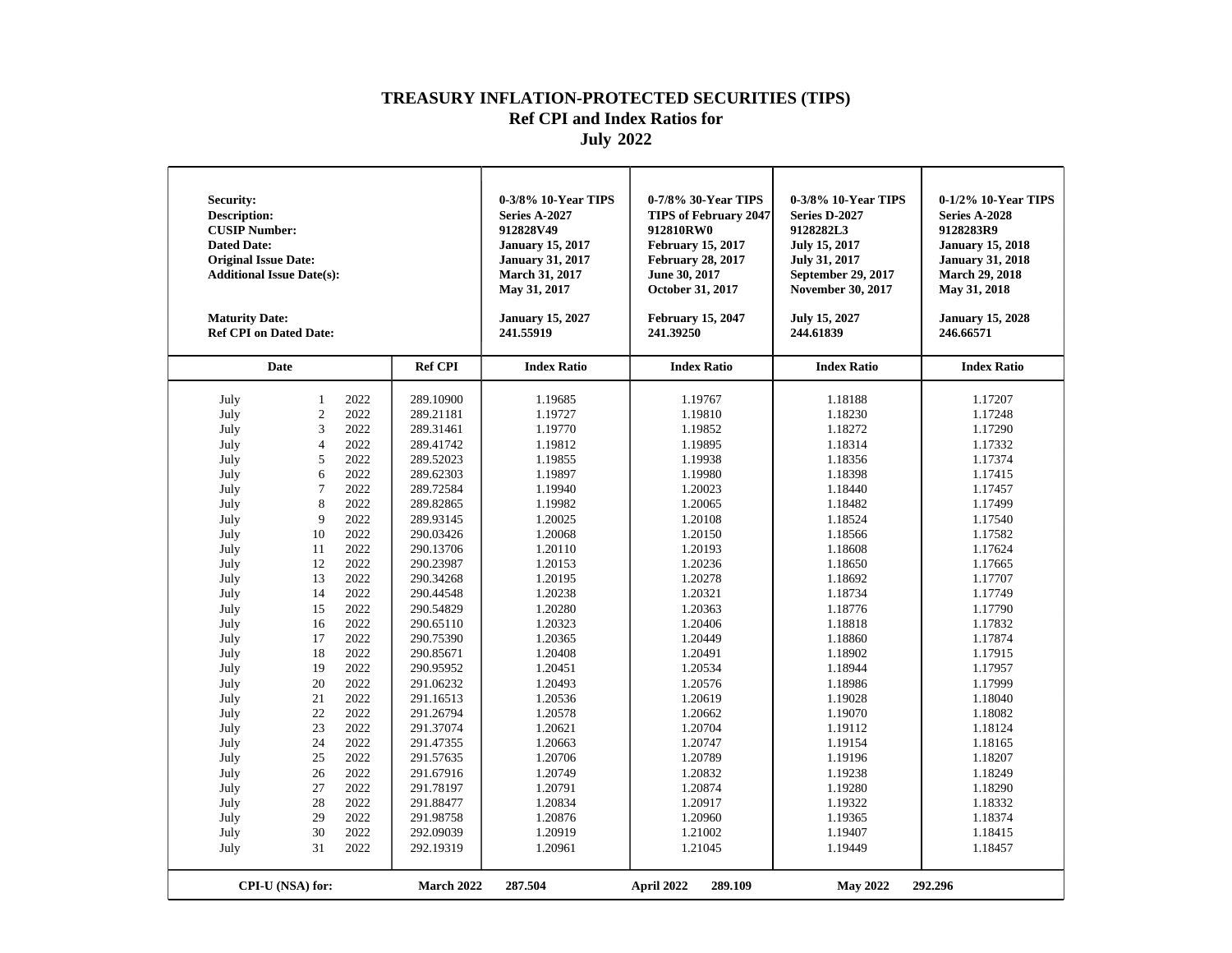| Security:<br><b>Description:</b><br><b>CUSIP Number:</b><br><b>Dated Date:</b><br><b>Original Issue Date:</b><br><b>Additional Issue Date(s):</b><br><b>Maturity Date:</b><br><b>Ref CPI on Dated Date:</b>                                          |                                                                                                                                                                                                                                 |                                                                                                                                                                                                                                                      |                                                                                                                                                                                                                                                                                                                                                                                                                 | 1% 30-Year TIPS<br><b>TIPS of February 2048</b><br>912810SB5<br><b>February 15, 2018</b><br><b>February 28, 2018</b><br>June 29, 2018<br>October 31, 2018<br><b>February 15, 2048</b><br>246.59650                                                                                                                                                | 0-5/8% 5-Year TIPS<br><b>Series X-2023</b><br>9128284H0<br><b>April 15, 2018</b><br>April 30, 2018<br><b>August 31, 2018</b><br>December 31, 2018<br>April 15, 2023<br>248.39153                                                                                                                                                                  | 0-3/4% 10-Year TIPS<br>Series D-2028<br>912828Y38<br><b>July 15, 2018</b><br><b>July 31, 2018</b><br><b>September 28, 2018</b><br><b>November 30, 2018</b><br>July 15, 2028<br>251.01658                                                                                                                                                          | 0-7/8% 10-Year TIPS<br><b>Series A-2029</b><br>9128285W6<br><b>January 15, 2019</b><br><b>January 31, 2019</b><br><b>March 29, 2019</b><br>May 31, 2019<br><b>January 15, 2029</b><br>252.50248                                                                                                                                                   |
|------------------------------------------------------------------------------------------------------------------------------------------------------------------------------------------------------------------------------------------------------|---------------------------------------------------------------------------------------------------------------------------------------------------------------------------------------------------------------------------------|------------------------------------------------------------------------------------------------------------------------------------------------------------------------------------------------------------------------------------------------------|-----------------------------------------------------------------------------------------------------------------------------------------------------------------------------------------------------------------------------------------------------------------------------------------------------------------------------------------------------------------------------------------------------------------|---------------------------------------------------------------------------------------------------------------------------------------------------------------------------------------------------------------------------------------------------------------------------------------------------------------------------------------------------|---------------------------------------------------------------------------------------------------------------------------------------------------------------------------------------------------------------------------------------------------------------------------------------------------------------------------------------------------|---------------------------------------------------------------------------------------------------------------------------------------------------------------------------------------------------------------------------------------------------------------------------------------------------------------------------------------------------|---------------------------------------------------------------------------------------------------------------------------------------------------------------------------------------------------------------------------------------------------------------------------------------------------------------------------------------------------|
|                                                                                                                                                                                                                                                      | <b>Date</b>                                                                                                                                                                                                                     |                                                                                                                                                                                                                                                      | <b>Ref CPI</b>                                                                                                                                                                                                                                                                                                                                                                                                  | <b>Index Ratio</b>                                                                                                                                                                                                                                                                                                                                | <b>Index Ratio</b>                                                                                                                                                                                                                                                                                                                                | <b>Index Ratio</b>                                                                                                                                                                                                                                                                                                                                | <b>Index Ratio</b>                                                                                                                                                                                                                                                                                                                                |
| July<br>July<br>July<br>July<br>July<br>July<br>July<br>July<br>July<br>July<br>July<br>July<br>July<br>July<br>July<br>July<br>July<br>July<br>July<br>July<br>July<br>July<br>July<br>July<br>July<br>July<br>July<br>July<br>July<br>July<br>July | $\mathbf{1}$<br>$\overline{c}$<br>3<br>$\overline{4}$<br>5<br>6<br>$\overline{7}$<br>8<br>9<br>10<br>11<br>12<br>13<br>14<br>15<br>16<br>17<br>18<br>19<br>20<br>21<br>22<br>23<br>24<br>25<br>26<br>27<br>28<br>29<br>30<br>31 | 2022<br>2022<br>2022<br>2022<br>2022<br>2022<br>2022<br>2022<br>2022<br>2022<br>2022<br>2022<br>2022<br>2022<br>2022<br>2022<br>2022<br>2022<br>2022<br>2022<br>2022<br>2022<br>2022<br>2022<br>2022<br>2022<br>2022<br>2022<br>2022<br>2022<br>2022 | 289.10900<br>289.21181<br>289.31461<br>289.41742<br>289.52023<br>289.62303<br>289.72584<br>289.82865<br>289.93145<br>290.03426<br>290.13706<br>290.23987<br>290.34268<br>290.44548<br>290.54829<br>290.65110<br>290.75390<br>290.85671<br>290.95952<br>291.06232<br>291.16513<br>291.26794<br>291.37074<br>291.47355<br>291.57635<br>291.67916<br>291.78197<br>291.88477<br>291.98758<br>292.09039<br>292.19319 | 1.17240<br>1.17281<br>1.17323<br>1.17365<br>1.17406<br>1.17448<br>1.17490<br>1.17532<br>1.17573<br>1.17615<br>1.17657<br>1.17698<br>1.17740<br>1.17782<br>1.17823<br>1.17865<br>1.17907<br>1.17948<br>1.17990<br>1.18032<br>1.18074<br>1.18115<br>1.18157<br>1.18199<br>1.18240<br>1.18282<br>1.18324<br>1.18365<br>1.18407<br>1.18449<br>1.18490 | 1.16392<br>1.16434<br>1.16475<br>1.16517<br>1.16558<br>1.16599<br>1.16641<br>1.16682<br>1.16724<br>1.16765<br>1.16806<br>1.16848<br>1.16889<br>1.16931<br>1.16972<br>1.17013<br>1.17055<br>1.17096<br>1.17137<br>1.17179<br>1.17220<br>1.17262<br>1.17303<br>1.17344<br>1.17386<br>1.17427<br>1.17469<br>1.17510<br>1.17551<br>1.17593<br>1.17634 | 1.15175<br>1.15216<br>1.15257<br>1.15298<br>1.15339<br>1.15380<br>1.15421<br>1.15462<br>1.15503<br>1.15544<br>1.15585<br>1.15626<br>1.15667<br>1.15708<br>1.15749<br>1.15790<br>1.15831<br>1.15872<br>1.15912<br>1.15953<br>1.15994<br>1.16035<br>1.16076<br>1.16117<br>1.16158<br>1.16199<br>1.16240<br>1.16281<br>1.16322<br>1.16363<br>1.16404 | 1.14497<br>1.14538<br>1.14579<br>1.14620<br>1.14660<br>1.14701<br>1.14742<br>1.14782<br>1.14823<br>1.14864<br>1.14905<br>1.14945<br>1.14986<br>1.15027<br>1.15067<br>1.15108<br>1.15149<br>1.15190<br>1.15230<br>1.15271<br>1.15312<br>1.15353<br>1.15393<br>1.15434<br>1.15475<br>1.15515<br>1.15556<br>1.15597<br>1.15638<br>1.15678<br>1.15719 |
|                                                                                                                                                                                                                                                      | CPI-U (NSA) for:                                                                                                                                                                                                                |                                                                                                                                                                                                                                                      | <b>March 2022</b>                                                                                                                                                                                                                                                                                                                                                                                               | 287.504                                                                                                                                                                                                                                                                                                                                           | 289.109<br>April 2022                                                                                                                                                                                                                                                                                                                             | <b>May 2022</b>                                                                                                                                                                                                                                                                                                                                   | 292.296                                                                                                                                                                                                                                                                                                                                           |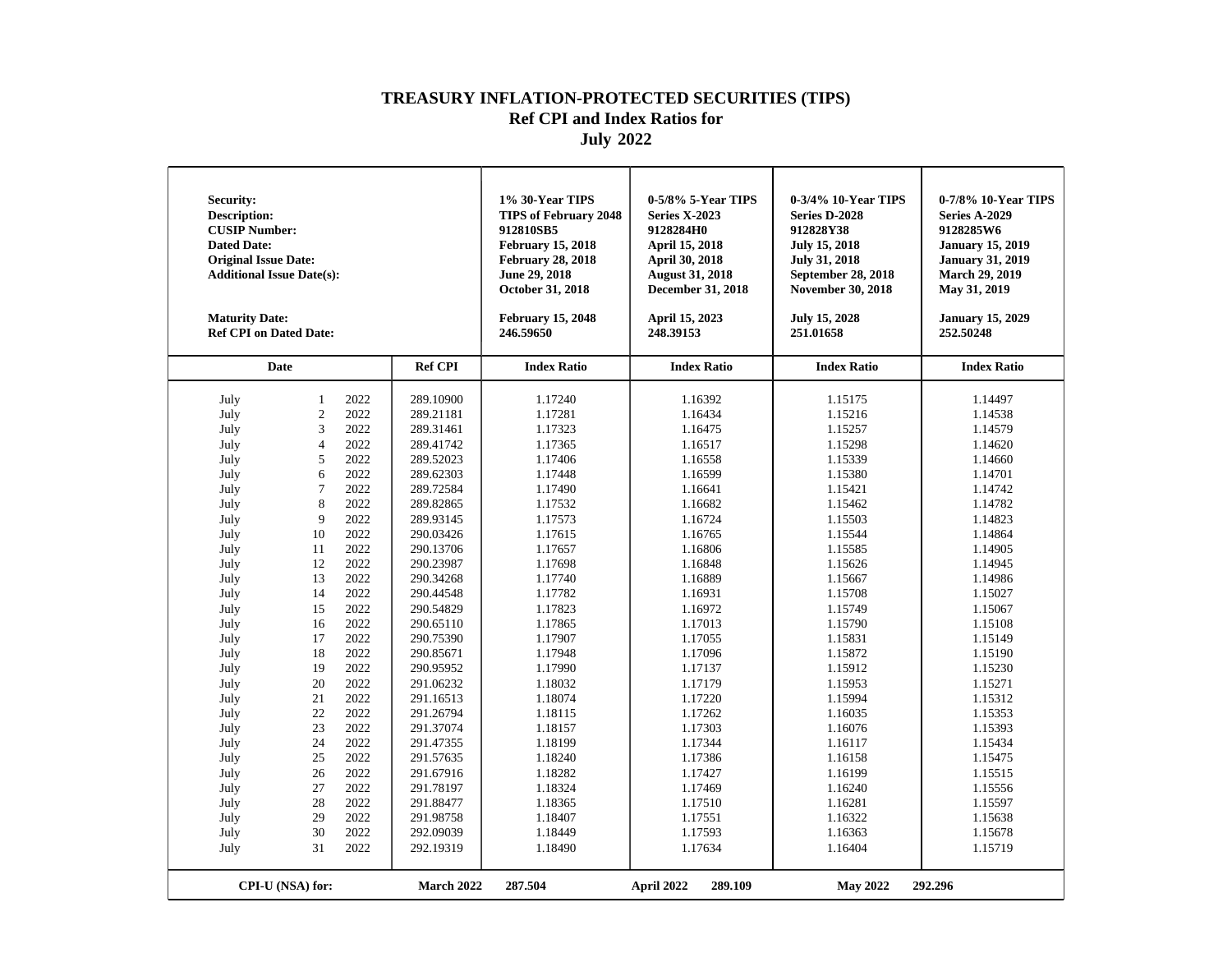| <b>Security:</b><br><b>Description:</b><br><b>CUSIP Number:</b><br><b>Dated Date:</b><br><b>Original Issue Date:</b><br><b>Additional Issue Date(s):</b><br><b>Maturity Date:</b><br><b>Ref CPI on Dated Date:</b> |                  |      |                | 1% 30-Year TIPS<br><b>TIPS of February 2049</b><br>912810SG4<br><b>February 15, 2019</b><br><b>February 28, 2019</b><br><b>August 30, 2019</b><br><b>February 15, 2049</b><br>251.63550 | 0-1/2% 5-Year TIPS<br><b>Series X-2024</b><br>9128286N5<br>April 15, 2019<br>April 30, 2019<br>June 28, 2019<br>April 15, 2024<br>252.20853 | 0-1/4% 10-Year TIPS<br>Series D-2029<br>9128287D6<br><b>July 15, 2019</b><br><b>July 31, 2019</b><br><b>September 30, 2019</b><br><b>November 29, 2019</b><br>July 15, 2029<br>255.79368 | 0-1/8% 5-Year TIPS<br>Series AE-2024<br>912828YL8<br>October 15, 2019<br>October 31, 2019<br><b>December 31, 2019</b><br>October 15, 2024<br>256.56513 |
|--------------------------------------------------------------------------------------------------------------------------------------------------------------------------------------------------------------------|------------------|------|----------------|-----------------------------------------------------------------------------------------------------------------------------------------------------------------------------------------|---------------------------------------------------------------------------------------------------------------------------------------------|------------------------------------------------------------------------------------------------------------------------------------------------------------------------------------------|--------------------------------------------------------------------------------------------------------------------------------------------------------|
|                                                                                                                                                                                                                    | Date             |      | <b>Ref CPI</b> | <b>Index Ratio</b>                                                                                                                                                                      | <b>Index Ratio</b>                                                                                                                          | <b>Index Ratio</b>                                                                                                                                                                       | <b>Index Ratio</b>                                                                                                                                     |
| July                                                                                                                                                                                                               | $\mathbf{1}$     | 2022 | 289.10900      | 1.14892                                                                                                                                                                                 | 1.14631                                                                                                                                     | 1.13024                                                                                                                                                                                  | 1.12684                                                                                                                                                |
| July                                                                                                                                                                                                               | $\overline{2}$   | 2022 | 289.21181      | 1.14933                                                                                                                                                                                 | 1.14672                                                                                                                                     | 1.13064                                                                                                                                                                                  | 1.12725                                                                                                                                                |
| July                                                                                                                                                                                                               | 3                | 2022 | 289.31461      | 1.14974                                                                                                                                                                                 | 1.14712                                                                                                                                     | 1.13105                                                                                                                                                                                  | 1.12765                                                                                                                                                |
| July                                                                                                                                                                                                               | $\overline{4}$   | 2022 | 289.41742      | 1.15015                                                                                                                                                                                 | 1.14753                                                                                                                                     | 1.13145                                                                                                                                                                                  | 1.12805                                                                                                                                                |
| July                                                                                                                                                                                                               | 5                | 2022 | 289.52023      | 1.15055                                                                                                                                                                                 | 1.14794                                                                                                                                     | 1.13185                                                                                                                                                                                  | 1.12845                                                                                                                                                |
| July                                                                                                                                                                                                               | 6                | 2022 | 289.62303      | 1.15096                                                                                                                                                                                 | 1.14835                                                                                                                                     | 1.13225                                                                                                                                                                                  | 1.12885                                                                                                                                                |
| July                                                                                                                                                                                                               | $\overline{7}$   | 2022 | 289.72584      | 1.15137                                                                                                                                                                                 | 1.14876                                                                                                                                     | 1.13265                                                                                                                                                                                  | 1.12925                                                                                                                                                |
| July                                                                                                                                                                                                               | 8                | 2022 | 289.82865      | 1.15178                                                                                                                                                                                 | 1.14916                                                                                                                                     | 1.13306                                                                                                                                                                                  | 1.12965                                                                                                                                                |
| July                                                                                                                                                                                                               | 9                | 2022 | 289.93145      | 1.15219                                                                                                                                                                                 | 1.14957                                                                                                                                     | 1.13346                                                                                                                                                                                  | 1.13005                                                                                                                                                |
| July                                                                                                                                                                                                               | 10               | 2022 | 290.03426      | 1.15260                                                                                                                                                                                 | 1.14998                                                                                                                                     | 1.13386                                                                                                                                                                                  | 1.13045                                                                                                                                                |
| July                                                                                                                                                                                                               | 11               | 2022 | 290.13706      | 1.15301                                                                                                                                                                                 | 1.15039                                                                                                                                     | 1.13426                                                                                                                                                                                  | 1.13085                                                                                                                                                |
| July                                                                                                                                                                                                               | 12               | 2022 | 290.23987      | 1.15341                                                                                                                                                                                 | 1.15079                                                                                                                                     | 1.13466                                                                                                                                                                                  | 1.13125                                                                                                                                                |
| July                                                                                                                                                                                                               | 13               | 2022 | 290.34268      | 1.15382                                                                                                                                                                                 | 1.15120                                                                                                                                     | 1.13507                                                                                                                                                                                  | 1.13165                                                                                                                                                |
| July                                                                                                                                                                                                               | 14               | 2022 | 290.44548      | 1.15423                                                                                                                                                                                 | 1.15161                                                                                                                                     | 1.13547                                                                                                                                                                                  | 1.13205                                                                                                                                                |
| July                                                                                                                                                                                                               | 15               | 2022 | 290.54829      | 1.15464                                                                                                                                                                                 | 1.15202                                                                                                                                     | 1.13587                                                                                                                                                                                  | 1.13245                                                                                                                                                |
| July                                                                                                                                                                                                               | 16               | 2022 | 290.65110      | 1.15505                                                                                                                                                                                 | 1.15242                                                                                                                                     | 1.13627                                                                                                                                                                                  | 1.13286                                                                                                                                                |
| July                                                                                                                                                                                                               | 17               | 2022 | 290.75390      | 1.15546                                                                                                                                                                                 | 1.15283                                                                                                                                     | 1.13667                                                                                                                                                                                  | 1.13326                                                                                                                                                |
| July                                                                                                                                                                                                               | 18               | 2022 | 290.85671      | 1.15587                                                                                                                                                                                 | 1.15324                                                                                                                                     | 1.13708                                                                                                                                                                                  | 1.13366                                                                                                                                                |
| July                                                                                                                                                                                                               | 19               | 2022 | 290.95952      | 1.15627                                                                                                                                                                                 | 1.15365                                                                                                                                     | 1.13748                                                                                                                                                                                  | 1.13406                                                                                                                                                |
| July                                                                                                                                                                                                               | 20               | 2022 | 291.06232      | 1.15668                                                                                                                                                                                 | 1.15405                                                                                                                                     | 1.13788                                                                                                                                                                                  | 1.13446                                                                                                                                                |
| July                                                                                                                                                                                                               | 21               | 2022 | 291.16513      | 1.15709                                                                                                                                                                                 | 1.15446                                                                                                                                     | 1.13828                                                                                                                                                                                  | 1.13486                                                                                                                                                |
| July                                                                                                                                                                                                               | 22               | 2022 | 291.26794      | 1.15750                                                                                                                                                                                 | 1.15487                                                                                                                                     | 1.13868                                                                                                                                                                                  | 1.13526                                                                                                                                                |
| July                                                                                                                                                                                                               | 23               | 2022 | 291.37074      | 1.15791                                                                                                                                                                                 | 1.15528                                                                                                                                     | 1.13908                                                                                                                                                                                  | 1.13566                                                                                                                                                |
| July                                                                                                                                                                                                               | 24               | 2022 | 291.47355      | 1.15832                                                                                                                                                                                 | 1.15568                                                                                                                                     | 1.13949                                                                                                                                                                                  | 1.13606                                                                                                                                                |
| July                                                                                                                                                                                                               | 25               | 2022 | 291.57635      | 1.15873                                                                                                                                                                                 | 1.15609                                                                                                                                     | 1.13989                                                                                                                                                                                  | 1.13646                                                                                                                                                |
| July                                                                                                                                                                                                               | 26               | 2022 | 291.67916      | 1.15913                                                                                                                                                                                 | 1.15650                                                                                                                                     | 1.14029                                                                                                                                                                                  | 1.13686                                                                                                                                                |
| July                                                                                                                                                                                                               | 27               | 2022 | 291.78197      | 1.15954                                                                                                                                                                                 | 1.15691                                                                                                                                     | 1.14069                                                                                                                                                                                  | 1.13726                                                                                                                                                |
| July                                                                                                                                                                                                               | 28               | 2022 | 291.88477      | 1.15995                                                                                                                                                                                 | 1.15732                                                                                                                                     | 1.14109                                                                                                                                                                                  | 1.13766                                                                                                                                                |
| July                                                                                                                                                                                                               | 29               | 2022 | 291.98758      | 1.16036                                                                                                                                                                                 | 1.15772                                                                                                                                     | 1.14150                                                                                                                                                                                  | 1.13806                                                                                                                                                |
| July                                                                                                                                                                                                               | 30               | 2022 | 292.09039      | 1.16077                                                                                                                                                                                 | 1.15813                                                                                                                                     | 1.14190                                                                                                                                                                                  | 1.13846                                                                                                                                                |
| July                                                                                                                                                                                                               | 31               | 2022 | 292.19319      | 1.16118                                                                                                                                                                                 | 1.15854                                                                                                                                     | 1.14230                                                                                                                                                                                  | 1.13887                                                                                                                                                |
|                                                                                                                                                                                                                    | CPI-U (NSA) for: |      | March 2022     | 287.504                                                                                                                                                                                 | April 2022<br>289.109                                                                                                                       | <b>May 2022</b>                                                                                                                                                                          | 292.296                                                                                                                                                |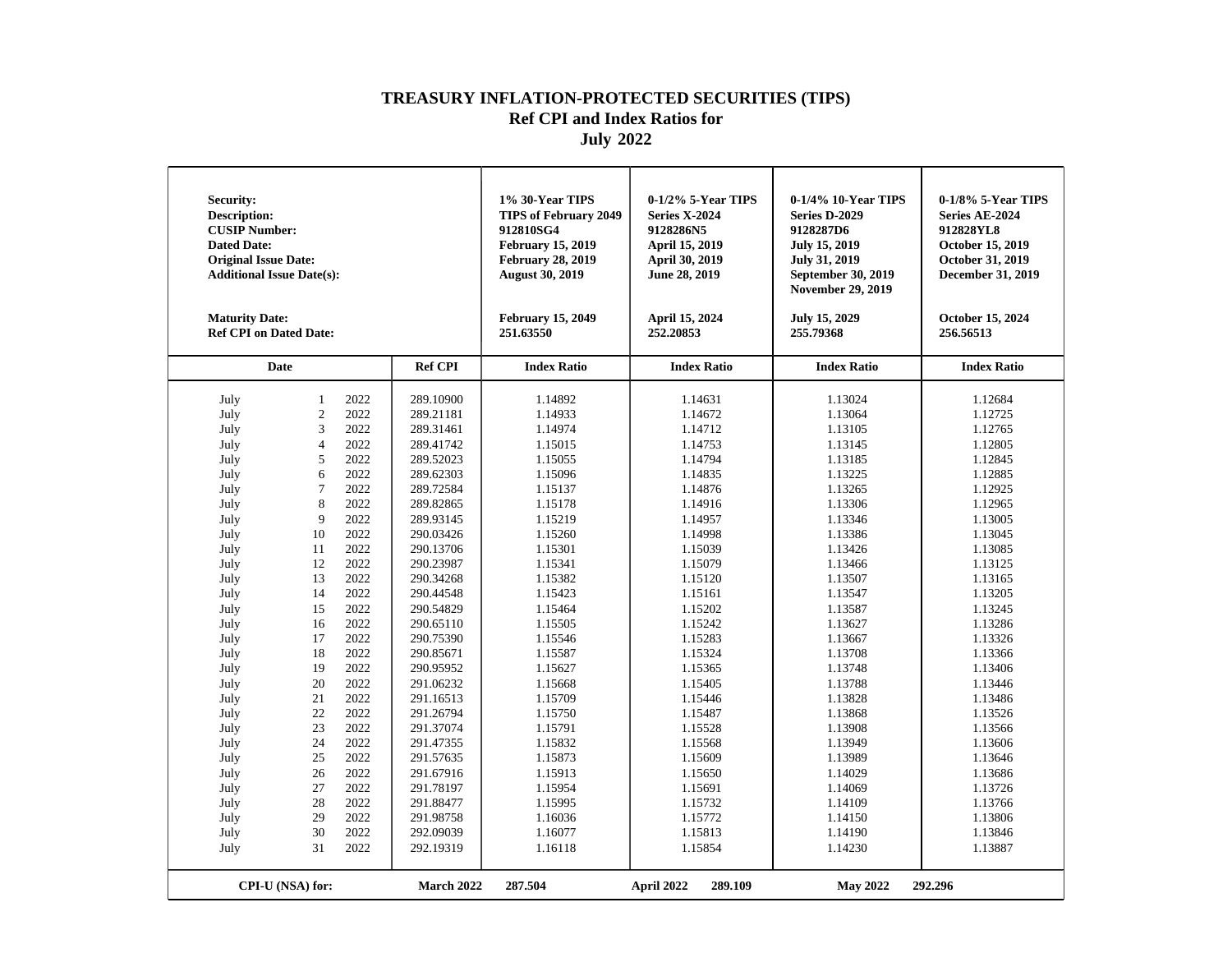| Security:<br><b>Description:</b><br><b>CUSIP Number:</b><br><b>Dated Date:</b><br><b>Original Issue Date:</b><br><b>Additional Issue Date(s):</b><br><b>Maturity Date:</b><br><b>Ref CPI on Dated Date:</b>                                          |                                                                                                                                                                                                                                 |                                                                                                                                                                                                                                                      |                                                                                                                                                                                                                                                                                                                                                                                                                 | 0-1/8% 10-Year TIPS<br><b>Series A-2030</b><br>912828Z37<br><b>January 15, 2020</b><br><b>January 31, 2020</b><br><b>March 31, 2020</b><br>May 29, 2020<br><b>January 15, 2030</b><br>257.28368                                                                                                                                                   | 0-1/4% 30-Year TIPS<br><b>TIPS of February 2050</b><br>912810SM1<br><b>February 15, 2020</b><br><b>February 28, 2020</b><br><b>August 31, 2020</b><br><b>February 15, 2050</b><br>257.09503                                                                                                                                                       | 0-1/8% 5-Year TIPS<br><b>Series X-2025</b><br>912828ZJ2<br>April 15, 2020<br>April 30, 2020<br>June 30, 2020<br><b>July 13, 2020</b><br>April 15, 2025<br>258.30093                                                                                                                                                                               | 0-1/8% 10-Year TIPS<br><b>Series D-2030</b><br>912828ZZ6<br><b>July 15, 2020</b><br><b>July 31, 2020</b><br>September 30, 2020<br><b>November 30, 2020</b><br>July 15, 2030<br>256.39126                                                                                                                                                          |
|------------------------------------------------------------------------------------------------------------------------------------------------------------------------------------------------------------------------------------------------------|---------------------------------------------------------------------------------------------------------------------------------------------------------------------------------------------------------------------------------|------------------------------------------------------------------------------------------------------------------------------------------------------------------------------------------------------------------------------------------------------|-----------------------------------------------------------------------------------------------------------------------------------------------------------------------------------------------------------------------------------------------------------------------------------------------------------------------------------------------------------------------------------------------------------------|---------------------------------------------------------------------------------------------------------------------------------------------------------------------------------------------------------------------------------------------------------------------------------------------------------------------------------------------------|---------------------------------------------------------------------------------------------------------------------------------------------------------------------------------------------------------------------------------------------------------------------------------------------------------------------------------------------------|---------------------------------------------------------------------------------------------------------------------------------------------------------------------------------------------------------------------------------------------------------------------------------------------------------------------------------------------------|---------------------------------------------------------------------------------------------------------------------------------------------------------------------------------------------------------------------------------------------------------------------------------------------------------------------------------------------------|
|                                                                                                                                                                                                                                                      | <b>Date</b>                                                                                                                                                                                                                     |                                                                                                                                                                                                                                                      | <b>Ref CPI</b>                                                                                                                                                                                                                                                                                                                                                                                                  | <b>Index Ratio</b>                                                                                                                                                                                                                                                                                                                                | <b>Index Ratio</b>                                                                                                                                                                                                                                                                                                                                | <b>Index Ratio</b>                                                                                                                                                                                                                                                                                                                                | <b>Index Ratio</b>                                                                                                                                                                                                                                                                                                                                |
| July<br>July<br>July<br>July<br>July<br>July<br>July<br>July<br>July<br>July<br>July<br>July<br>July<br>July<br>July<br>July<br>July<br>July<br>July<br>July<br>July<br>July<br>July<br>July<br>July<br>July<br>July<br>July<br>July<br>July<br>July | $\mathbf{1}$<br>$\overline{c}$<br>3<br>$\overline{4}$<br>5<br>6<br>$\overline{7}$<br>8<br>9<br>10<br>11<br>12<br>13<br>14<br>15<br>16<br>17<br>18<br>19<br>20<br>21<br>22<br>23<br>24<br>25<br>26<br>27<br>28<br>29<br>30<br>31 | 2022<br>2022<br>2022<br>2022<br>2022<br>2022<br>2022<br>2022<br>2022<br>2022<br>2022<br>2022<br>2022<br>2022<br>2022<br>2022<br>2022<br>2022<br>2022<br>2022<br>2022<br>2022<br>2022<br>2022<br>2022<br>2022<br>2022<br>2022<br>2022<br>2022<br>2022 | 289.10900<br>289.21181<br>289.31461<br>289.41742<br>289.52023<br>289.62303<br>289.72584<br>289.82865<br>289.93145<br>290.03426<br>290.13706<br>290.23987<br>290.34268<br>290.44548<br>290.54829<br>290.65110<br>290.75390<br>290.85671<br>290.95952<br>291.06232<br>291.16513<br>291.26794<br>291.37074<br>291.47355<br>291.57635<br>291.67916<br>291.78197<br>291.88477<br>291.98758<br>292.09039<br>292.19319 | 1.12370<br>1.12410<br>1.12450<br>1.12490<br>1.12530<br>1.12570<br>1.12609<br>1.12649<br>1.12689<br>1.12729<br>1.12769<br>1.12809<br>1.12849<br>1.12889<br>1.12929<br>1.12969<br>1.13009<br>1.13049<br>1.13089<br>1.13129<br>1.13169<br>1.13209<br>1.13249<br>1.13289<br>1.13329<br>1.13369<br>1.13409<br>1.13449<br>1.13489<br>1.13529<br>1.13568 | 1.12452<br>1.12492<br>1.12532<br>1.12572<br>1.12612<br>1.12652<br>1.12692<br>1.12732<br>1.12772<br>1.12812<br>1.12852<br>1.12892<br>1.12932<br>1.12972<br>1.13012<br>1.13052<br>1.13092<br>1.13132<br>1.13172<br>1.13212<br>1.13252<br>1.13292<br>1.13332<br>1.13372<br>1.13412<br>1.13452<br>1.13492<br>1.13532<br>1.13572<br>1.13612<br>1.13652 | 1.11927<br>1.11967<br>1.12007<br>1.12047<br>1.12086<br>1.12126<br>1.12166<br>1.12206<br>1.12246<br>1.12285<br>1.12325<br>1.12365<br>1.12405<br>1.12445<br>1.12484<br>1.12524<br>1.12564<br>1.12604<br>1.12644<br>1.12683<br>1.12723<br>1.12763<br>1.12803<br>1.12843<br>1.12882<br>1.12922<br>1.12962<br>1.13002<br>1.13042<br>1.13081<br>1.13121 | 1.12761<br>1.12801<br>1.12841<br>1.12881<br>1.12921<br>1.12961<br>1.13001<br>1.13042<br>1.13082<br>1.13122<br>1.13162<br>1.13202<br>1.13242<br>1.13282<br>1.13322<br>1.13362<br>1.13402<br>1.13443<br>1.13483<br>1.13523<br>1.13563<br>1.13603<br>1.13643<br>1.13683<br>1.13723<br>1.13763<br>1.13803<br>1.13843<br>1.13884<br>1.13924<br>1.13964 |
|                                                                                                                                                                                                                                                      | CPI-U (NSA) for:                                                                                                                                                                                                                |                                                                                                                                                                                                                                                      | March 2022                                                                                                                                                                                                                                                                                                                                                                                                      | 287.504                                                                                                                                                                                                                                                                                                                                           | April 2022<br>289.109                                                                                                                                                                                                                                                                                                                             | <b>May 2022</b>                                                                                                                                                                                                                                                                                                                                   | 292.296                                                                                                                                                                                                                                                                                                                                           |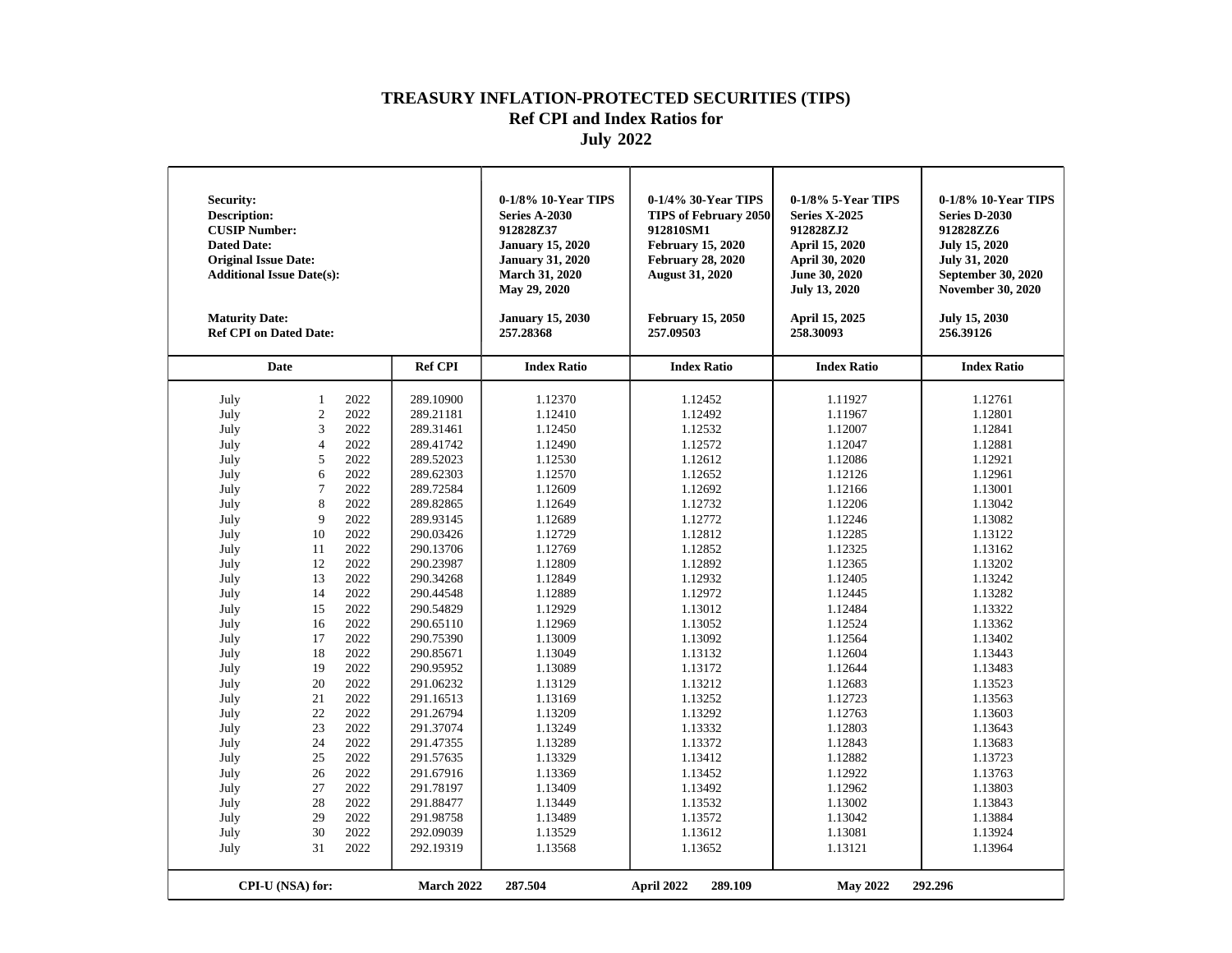| <b>Security:</b><br><b>Description:</b><br><b>CUSIP Number:</b><br><b>Dated Date:</b><br><b>Original Issue Date:</b><br><b>Additional Issue Date(s):</b><br><b>Maturity Date:</b><br><b>Ref CPI on Dated Date:</b> |                                |              |                        | 0-1/8% 5-Year TIPS<br>Series AE-2025<br>91282CAO4<br>October 15, 2020<br>October 30, 2020<br><b>December 31, 2020</b><br>October 15, 2025<br>259.46997 | 0-1/8% 10-Year TIPS<br><b>Series A-2031</b><br>91282CBF7<br><b>January 15, 2021</b><br><b>January 29, 2021</b><br><b>March 31, 2021</b><br>May 28, 2021<br><b>January 15, 2031</b><br>260.31619 | 0-1/8% 30-Year TIPS<br><b>TIPS of February 2051</b><br>912810SV1<br><b>February 15, 2021</b><br><b>February 26, 2021</b><br><b>August 31, 2021</b><br><b>February 15, 2051</b><br>260.35150 | 0-1/8% 5-Year TIPS<br><b>Series X-2026</b><br>91282CCA7<br>April 15, 2021<br>April 30, 2021<br>June 30, 2021<br>April 15, 2026<br>262.25027 |
|--------------------------------------------------------------------------------------------------------------------------------------------------------------------------------------------------------------------|--------------------------------|--------------|------------------------|--------------------------------------------------------------------------------------------------------------------------------------------------------|-------------------------------------------------------------------------------------------------------------------------------------------------------------------------------------------------|---------------------------------------------------------------------------------------------------------------------------------------------------------------------------------------------|---------------------------------------------------------------------------------------------------------------------------------------------|
|                                                                                                                                                                                                                    | Date                           |              | <b>Ref CPI</b>         | <b>Index Ratio</b>                                                                                                                                     | <b>Index Ratio</b>                                                                                                                                                                              | <b>Index Ratio</b>                                                                                                                                                                          | <b>Index Ratio</b>                                                                                                                          |
| July<br>July                                                                                                                                                                                                       | $\mathbf{1}$<br>$\overline{c}$ | 2022<br>2022 | 289.10900<br>289.21181 | 1.11423<br>1.11463                                                                                                                                     | 1.11061<br>1.11100                                                                                                                                                                              | 1.11046<br>1.11085                                                                                                                                                                          | 1.10242<br>1.10281                                                                                                                          |
| July                                                                                                                                                                                                               | 3                              | 2022         | 289.31461              | 1.11502                                                                                                                                                | 1.11140                                                                                                                                                                                         | 1.11125                                                                                                                                                                                     | 1.10320                                                                                                                                     |
| July                                                                                                                                                                                                               | $\overline{4}$                 | 2022         | 289.41742              | 1.11542                                                                                                                                                | 1.11179                                                                                                                                                                                         | 1.11164                                                                                                                                                                                     | 1.10359                                                                                                                                     |
| July                                                                                                                                                                                                               | 5                              | 2022         | 289.52023              | 1.11581                                                                                                                                                | 1.11219                                                                                                                                                                                         | 1.11204                                                                                                                                                                                     | 1.10398                                                                                                                                     |
| July                                                                                                                                                                                                               | 6                              | 2022         | 289.62303              | 1.11621                                                                                                                                                | 1.11258                                                                                                                                                                                         | 1.11243                                                                                                                                                                                     | 1.10438                                                                                                                                     |
|                                                                                                                                                                                                                    | 7                              | 2022         | 289.72584              | 1.11661                                                                                                                                                | 1.11298                                                                                                                                                                                         | 1.11283                                                                                                                                                                                     | 1.10477                                                                                                                                     |
| July                                                                                                                                                                                                               | 8                              | 2022         | 289.82865              | 1.11700                                                                                                                                                | 1.11337                                                                                                                                                                                         | 1.11322                                                                                                                                                                                     | 1.10516                                                                                                                                     |
| July                                                                                                                                                                                                               | 9                              | 2022         | 289.93145              | 1.11740                                                                                                                                                |                                                                                                                                                                                                 | 1.11362                                                                                                                                                                                     |                                                                                                                                             |
| July                                                                                                                                                                                                               |                                | 2022         |                        |                                                                                                                                                        | 1.11377                                                                                                                                                                                         |                                                                                                                                                                                             | 1.10555                                                                                                                                     |
| July                                                                                                                                                                                                               | 10                             | 2022         | 290.03426              | 1.11780                                                                                                                                                | 1.11416                                                                                                                                                                                         | 1.11401                                                                                                                                                                                     | 1.10594                                                                                                                                     |
| July                                                                                                                                                                                                               | 11                             |              | 290.13706              | 1.11819                                                                                                                                                | 1.11456                                                                                                                                                                                         | 1.11441                                                                                                                                                                                     | 1.10634                                                                                                                                     |
| July                                                                                                                                                                                                               | 12                             | 2022         | 290.23987              | 1.11859                                                                                                                                                | 1.11495                                                                                                                                                                                         | 1.11480                                                                                                                                                                                     | 1.10673                                                                                                                                     |
| July                                                                                                                                                                                                               | 13                             | 2022         | 290.34268              | 1.11898                                                                                                                                                | 1.11535                                                                                                                                                                                         | 1.11519                                                                                                                                                                                     | 1.10712                                                                                                                                     |
| July                                                                                                                                                                                                               | 14                             | 2022         | 290.44548              | 1.11938                                                                                                                                                | 1.11574                                                                                                                                                                                         | 1.11559                                                                                                                                                                                     | 1.10751                                                                                                                                     |
| July                                                                                                                                                                                                               | 15                             | 2022         | 290.54829              | 1.11978                                                                                                                                                | 1.11614                                                                                                                                                                                         | 1.11598                                                                                                                                                                                     | 1.10790                                                                                                                                     |
| July                                                                                                                                                                                                               | 16                             | 2022         | 290.65110              | 1.12017                                                                                                                                                | 1.11653                                                                                                                                                                                         | 1.11638                                                                                                                                                                                     | 1.10830                                                                                                                                     |
| July                                                                                                                                                                                                               | 17                             | 2022         | 290.75390              | 1.12057                                                                                                                                                | 1.11693                                                                                                                                                                                         | 1.11677                                                                                                                                                                                     | 1.10869                                                                                                                                     |
| July                                                                                                                                                                                                               | 18                             | 2022         | 290.85671              | 1.12096                                                                                                                                                | 1.11732                                                                                                                                                                                         | 1.11717                                                                                                                                                                                     | 1.10908                                                                                                                                     |
| July                                                                                                                                                                                                               | 19                             | 2022         | 290.95952              | 1.12136                                                                                                                                                | 1.11772                                                                                                                                                                                         | 1.11756                                                                                                                                                                                     | 1.10947                                                                                                                                     |
| July                                                                                                                                                                                                               | 20                             | 2022         | 291.06232              | 1.12176                                                                                                                                                | 1.11811                                                                                                                                                                                         | 1.11796                                                                                                                                                                                     | 1.10986                                                                                                                                     |
| July                                                                                                                                                                                                               | 21                             | 2022         | 291.16513              | 1.12215                                                                                                                                                | 1.11851                                                                                                                                                                                         | 1.11835                                                                                                                                                                                     | 1.11026                                                                                                                                     |
| July                                                                                                                                                                                                               | 22                             | 2022         | 291.26794              | 1.12255                                                                                                                                                | 1.11890                                                                                                                                                                                         | 1.11875                                                                                                                                                                                     | 1.11065                                                                                                                                     |
| July                                                                                                                                                                                                               | 23                             | 2022         | 291.37074              | 1.12295                                                                                                                                                | 1.11930                                                                                                                                                                                         | 1.11914                                                                                                                                                                                     | 1.11104                                                                                                                                     |
| July                                                                                                                                                                                                               | 24                             | 2022         | 291.47355              | 1.12334                                                                                                                                                | 1.11969                                                                                                                                                                                         | 1.11954                                                                                                                                                                                     | 1.11143                                                                                                                                     |
| July                                                                                                                                                                                                               | 25                             | 2022         | 291.57635              | 1.12374                                                                                                                                                | 1.12009                                                                                                                                                                                         | 1.11993                                                                                                                                                                                     | 1.11182                                                                                                                                     |
| July                                                                                                                                                                                                               | 26                             | 2022         | 291.67916              | 1.12413                                                                                                                                                | 1.12048                                                                                                                                                                                         | 1.12033                                                                                                                                                                                     | 1.11222                                                                                                                                     |
| July                                                                                                                                                                                                               | 27                             | 2022         | 291.78197              | 1.12453                                                                                                                                                | 1.12088                                                                                                                                                                                         | 1.12072                                                                                                                                                                                     | 1.11261                                                                                                                                     |
| July                                                                                                                                                                                                               | 28                             | 2022         | 291.88477              | 1.12493                                                                                                                                                | 1.12127                                                                                                                                                                                         | 1.12112                                                                                                                                                                                     | 1.11300                                                                                                                                     |
| July                                                                                                                                                                                                               | 29                             | 2022         | 291.98758              | 1.12532                                                                                                                                                | 1.12167                                                                                                                                                                                         | 1.12151                                                                                                                                                                                     | 1.11339                                                                                                                                     |
| July                                                                                                                                                                                                               | 30                             | 2022         | 292.09039              | 1.12572                                                                                                                                                | 1.12206                                                                                                                                                                                         | 1.12191                                                                                                                                                                                     | 1.11378                                                                                                                                     |
| July                                                                                                                                                                                                               | 31                             | 2022         | 292.19319              | 1.12612                                                                                                                                                | 1.12245                                                                                                                                                                                         | 1.12230                                                                                                                                                                                     | 1.11418                                                                                                                                     |
|                                                                                                                                                                                                                    | CPI-U (NSA) for:               |              | March 2022             | 287.504                                                                                                                                                | April 2022<br>289.109                                                                                                                                                                           | <b>May 2022</b>                                                                                                                                                                             | 292.296                                                                                                                                     |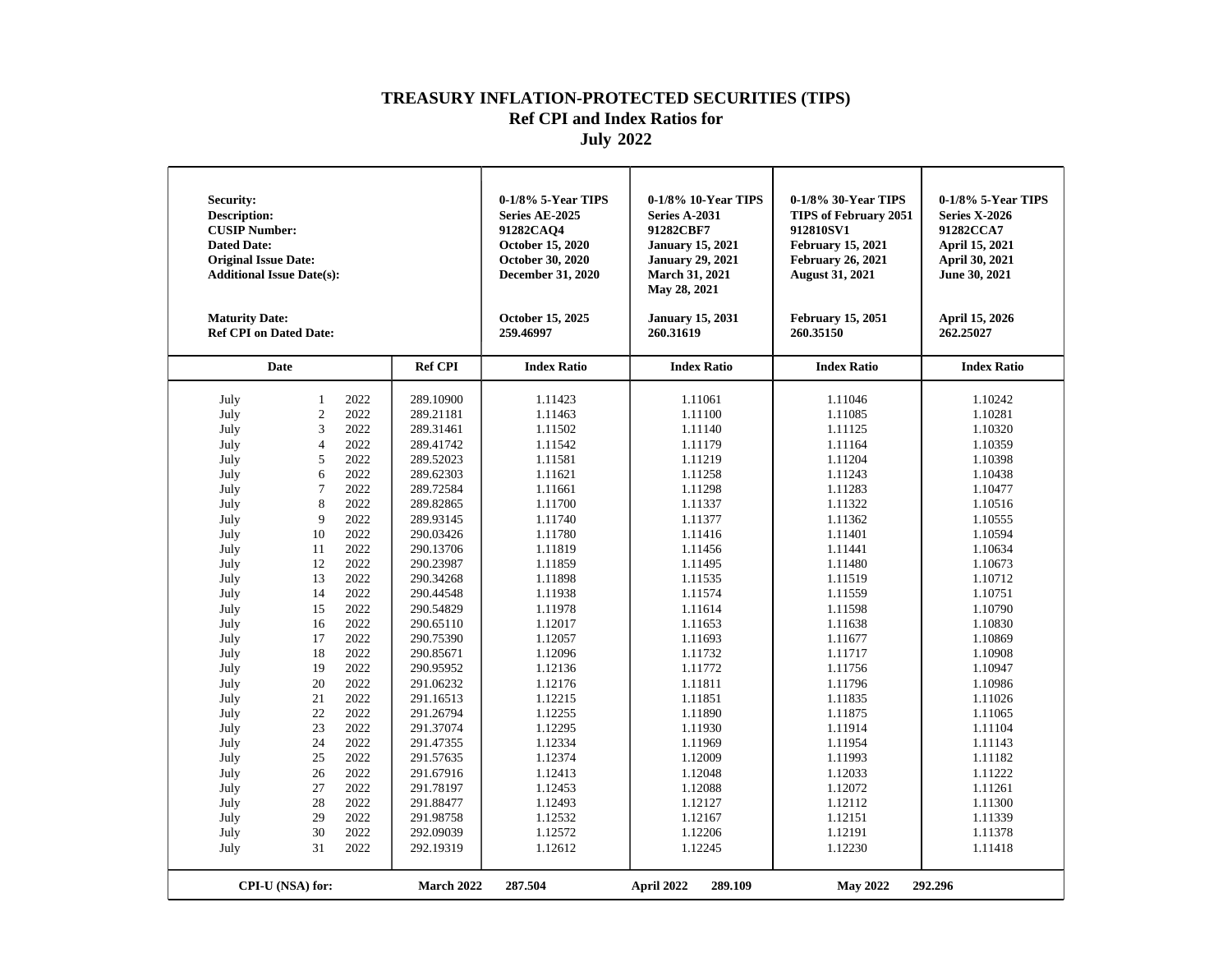| Security:<br><b>Description:</b><br><b>CUSIP Number:</b><br><b>Dated Date:</b><br><b>Original Issue Date:</b><br><b>Additional Issue Date(s):</b><br><b>Maturity Date:</b><br><b>Ref CPI on Dated Date:</b>                                          |                                                                                                                                                                                                                                 |                                                                                                                                                                                                                                                      |                                                                                                                                                                                                                                                                                                                                                                                                                 | 0-1/8% 10-Year TIPS<br>Series D-2031<br>91282CCM1<br><b>July 15, 2021</b><br>July 30, 2021<br>September 30, 2021<br><b>November 30, 2021</b><br>July 15, 2031<br>268.02090                                                                                                                                                                        | 0-1/8% 5-Year TIPS<br>Series AE-2026<br>91282CDC2<br>October 15, 2021<br>October 29, 2021<br><b>December 31, 2021</b><br>October 15, 2026<br>273.25771                                                                                                                                                                                            | 0-1/8% 10-Year TIPS<br>Series A-2032<br>91282CDX6<br><b>January 15, 2022</b><br><b>January 31, 2022</b><br><b>March 31, 2022</b><br>May 31, 2022<br><b>January 15, 2032</b><br>277.20274                                                                                                                                                          | 0-1/8% 30-Year TIPS<br><b>TIPS of February 2052</b><br>912810TE8<br><b>February 15, 2022</b><br><b>February 28, 2022</b><br><b>February 15, 2052</b><br>278.37500                                                                                                                                                                                 |
|------------------------------------------------------------------------------------------------------------------------------------------------------------------------------------------------------------------------------------------------------|---------------------------------------------------------------------------------------------------------------------------------------------------------------------------------------------------------------------------------|------------------------------------------------------------------------------------------------------------------------------------------------------------------------------------------------------------------------------------------------------|-----------------------------------------------------------------------------------------------------------------------------------------------------------------------------------------------------------------------------------------------------------------------------------------------------------------------------------------------------------------------------------------------------------------|---------------------------------------------------------------------------------------------------------------------------------------------------------------------------------------------------------------------------------------------------------------------------------------------------------------------------------------------------|---------------------------------------------------------------------------------------------------------------------------------------------------------------------------------------------------------------------------------------------------------------------------------------------------------------------------------------------------|---------------------------------------------------------------------------------------------------------------------------------------------------------------------------------------------------------------------------------------------------------------------------------------------------------------------------------------------------|---------------------------------------------------------------------------------------------------------------------------------------------------------------------------------------------------------------------------------------------------------------------------------------------------------------------------------------------------|
|                                                                                                                                                                                                                                                      | Date                                                                                                                                                                                                                            |                                                                                                                                                                                                                                                      | <b>Ref CPI</b>                                                                                                                                                                                                                                                                                                                                                                                                  | <b>Index Ratio</b>                                                                                                                                                                                                                                                                                                                                | <b>Index Ratio</b>                                                                                                                                                                                                                                                                                                                                | <b>Index Ratio</b>                                                                                                                                                                                                                                                                                                                                | <b>Index Ratio</b>                                                                                                                                                                                                                                                                                                                                |
| July<br>July<br>July<br>July<br>July<br>July<br>July<br>July<br>July<br>July<br>July<br>July<br>July<br>July<br>July<br>July<br>July<br>July<br>July<br>July<br>July<br>July<br>July<br>July<br>July<br>July<br>July<br>July<br>July<br>July<br>July | $\mathbf{1}$<br>$\overline{c}$<br>3<br>$\overline{4}$<br>5<br>6<br>$\overline{7}$<br>8<br>9<br>10<br>11<br>12<br>13<br>14<br>15<br>16<br>17<br>18<br>19<br>20<br>21<br>22<br>23<br>24<br>25<br>26<br>27<br>28<br>29<br>30<br>31 | 2022<br>2022<br>2022<br>2022<br>2022<br>2022<br>2022<br>2022<br>2022<br>2022<br>2022<br>2022<br>2022<br>2022<br>2022<br>2022<br>2022<br>2022<br>2022<br>2022<br>2022<br>2022<br>2022<br>2022<br>2022<br>2022<br>2022<br>2022<br>2022<br>2022<br>2022 | 289.10900<br>289.21181<br>289.31461<br>289.41742<br>289.52023<br>289.62303<br>289.72584<br>289.82865<br>289.93145<br>290.03426<br>290.13706<br>290.23987<br>290.34268<br>290.44548<br>290.54829<br>290.65110<br>290.75390<br>290.85671<br>290.95952<br>291.06232<br>291.16513<br>291.26794<br>291.37074<br>291.47355<br>291.57635<br>291.67916<br>291.78197<br>291.88477<br>291.98758<br>292.09039<br>292.19319 | 1.07868<br>1.07906<br>1.07945<br>1.07983<br>1.08022<br>1.08060<br>1.08098<br>1.08137<br>1.08175<br>1.08213<br>1.08252<br>1.08290<br>1.08328<br>1.08367<br>1.08405<br>1.08443<br>1.08482<br>1.08520<br>1.08559<br>1.08597<br>1.08635<br>1.08674<br>1.08712<br>1.08750<br>1.08789<br>1.08827<br>1.08865<br>1.08904<br>1.08942<br>1.08980<br>1.09019 | 1.05801<br>1.05838<br>1.05876<br>1.05914<br>1.05951<br>1.05989<br>1.06027<br>1.06064<br>1.06102<br>1.06139<br>1.06177<br>1.06215<br>1.06252<br>1.06290<br>1.06328<br>1.06365<br>1.06403<br>1.06440<br>1.06478<br>1.06516<br>1.06553<br>1.06591<br>1.06629<br>1.06666<br>1.06704<br>1.06741<br>1.06779<br>1.06817<br>1.06854<br>1.06892<br>1.06930 | 1.04295<br>1.04332<br>1.04369<br>1.04406<br>1.04443<br>1.04481<br>1.04518<br>1.04555<br>1.04592<br>1.04629<br>1.04666<br>1.04703<br>1.04740<br>1.04777<br>1.04814<br>1.04851<br>1.04889<br>1.04926<br>1.04963<br>1.05000<br>1.05037<br>1.05074<br>1.05111<br>1.05148<br>1.05185<br>1.05222<br>1.05259<br>1.05296<br>1.05334<br>1.05371<br>1.05408 | 1.03856<br>1.03893<br>1.03930<br>1.03967<br>1.04004<br>1.04041<br>1.04078<br>1.04114<br>1.04151<br>1.04188<br>1.04225<br>1.04262<br>1.04299<br>1.04336<br>1.04373<br>1.04410<br>1.04447<br>1.04484<br>1.04521<br>1.04558<br>1.04595<br>1.04632<br>1.04668<br>1.04705<br>1.04742<br>1.04779<br>1.04816<br>1.04853<br>1.04890<br>1.04927<br>1.04964 |
|                                                                                                                                                                                                                                                      | CPI-U (NSA) for:                                                                                                                                                                                                                |                                                                                                                                                                                                                                                      | March 2022                                                                                                                                                                                                                                                                                                                                                                                                      | 287.504                                                                                                                                                                                                                                                                                                                                           | April 2022<br>289.109                                                                                                                                                                                                                                                                                                                             | <b>May 2022</b>                                                                                                                                                                                                                                                                                                                                   | 292.296                                                                                                                                                                                                                                                                                                                                           |